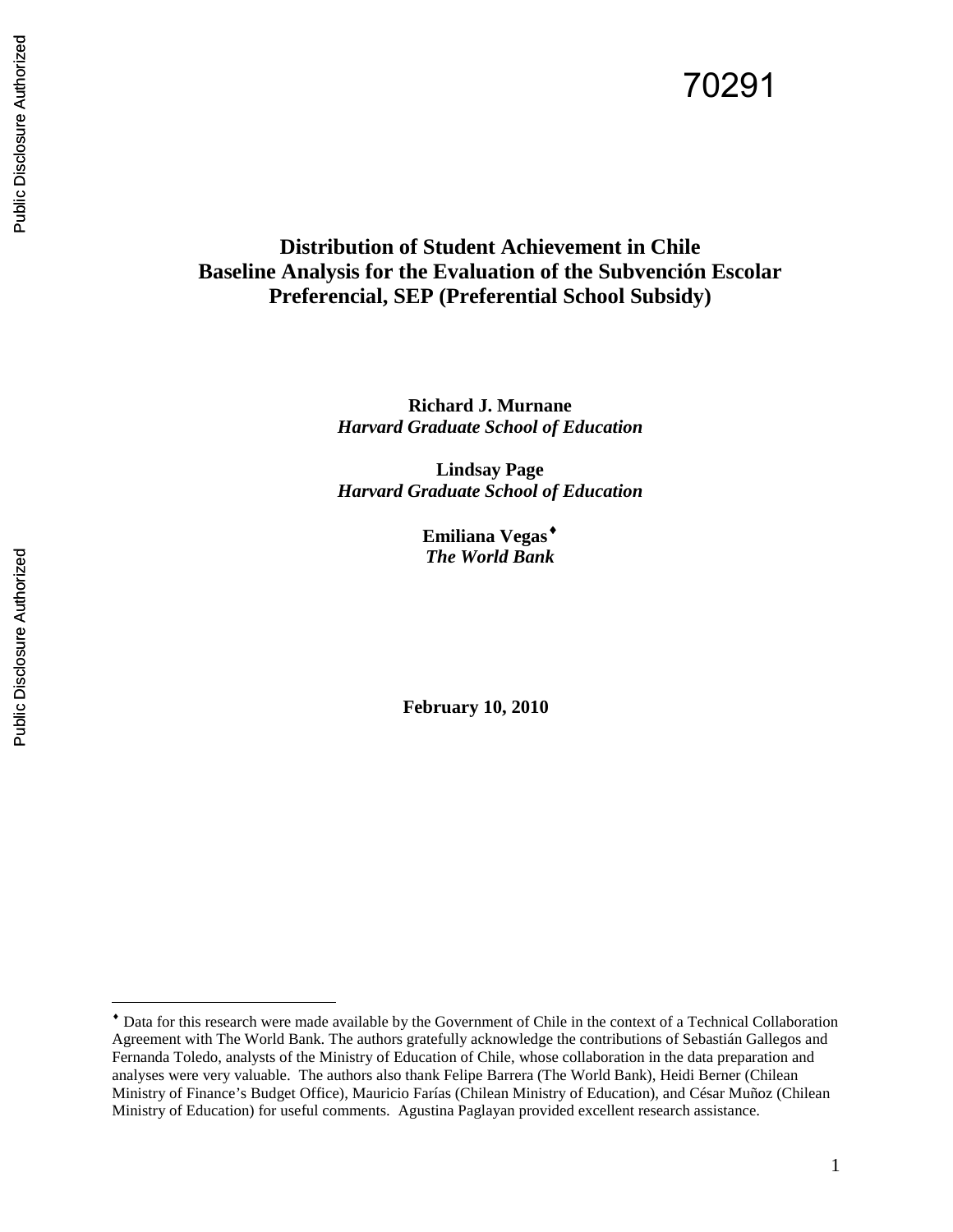## **I. Introduction**

In January 2008, the Chilean legislature passed landmark legislation that changed the rules under which the country's educational voucher system operated. The new legislation created the Subvención Escolar Preferencial (SEP) program, or Preferential School Subsidy, the goal of which is to improve the quality of education provided by subsidized schools, especially those that serve vulnerable children (referred to as "Priority students" in the SEP Law). This paper has two primary objectives, both of which concern the "counterfactual" outcomes, defined as the set of educational experiences and educational outcomes that Priority students in grade 4 would have had in 2008 if SEP had not been introduced.<sup>[1](#page-1-0)</sup> The first objective is to describe our method for predicting the counterfactual outcomes, and explain the reasons for this choice. The second is to present our estimates of the counterfactual outcomes. The importance of this paper lies in the role that estimates of the "counterfactual" will play in future papers. In particular, our estimates of the impact of SEP on the education and achievement of Priority students will come from comparisons of actual outcomes for Priority students at the end of 2008 (and later years) with our estimates of the "counterfactual."

In addition to these primary objectives, we have two subsidiary goals. The first is to describe trends over the period 2005-2007 in the gaps between the average achievement of Priority students and that of non-Priority students in Spanish, mathematics, and science. The second subsidiary goal is to decompose the achievement gaps in two ways. One decomposition focuses on the extent to which the gaps consist of differences between the geographic distribution of Priority students and non-Priority students and to what extent they consist of differences in the

<span id="page-1-0"></span><sup>&</sup>lt;sup>1</sup> One reason that we focus on outcomes for students in grade 4 is that this is the first grade level at which students take the national (SIMCE) examinations. A second reason is that, in 2008, SEP only applied to students in grades pre-kindergarten through grade 4. In the near future, SEP will apply to students from pre-kindergarten through eighth grade.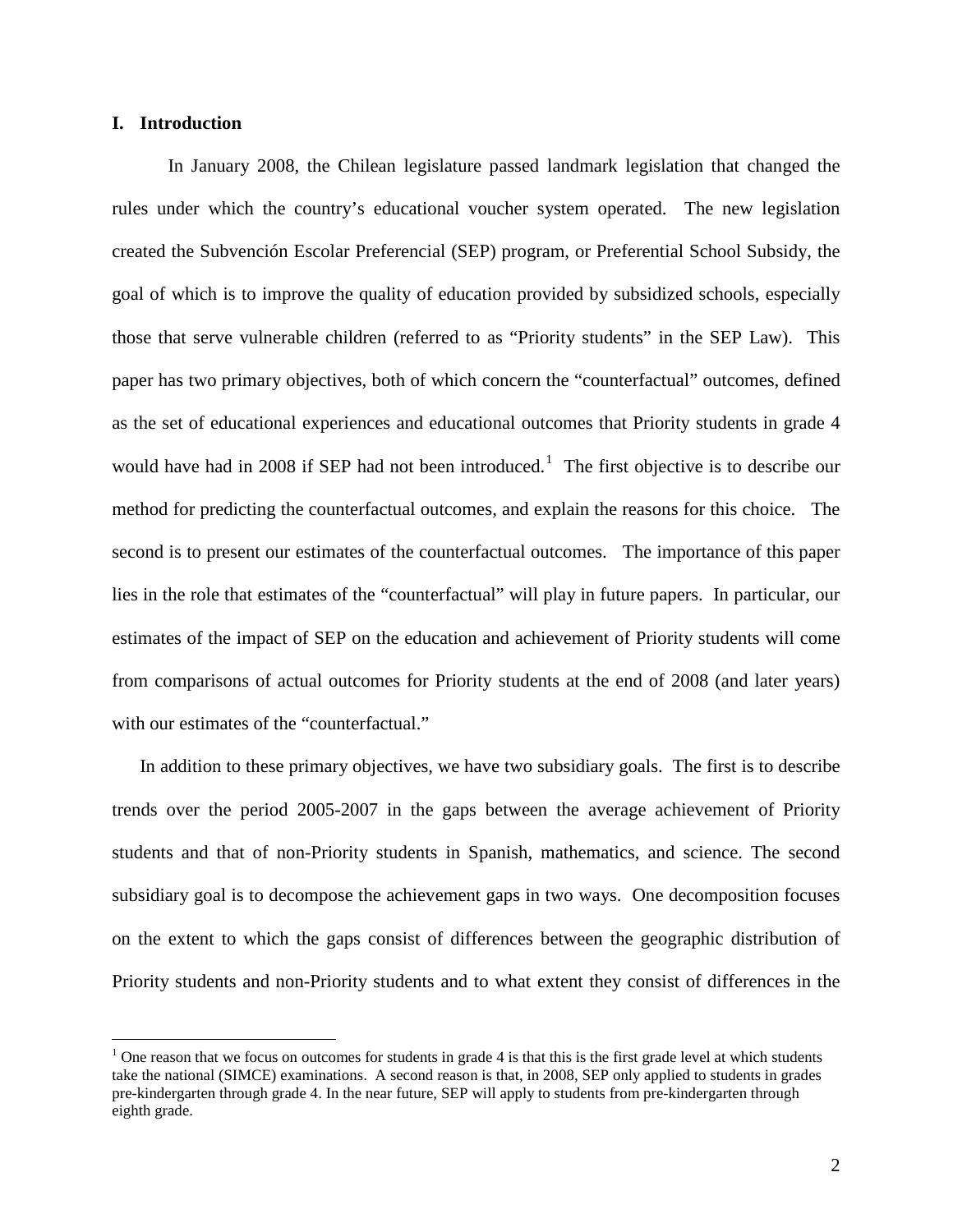achievement of Priority students and non-Priority students living in the same region. The second decomposition focuses on the extent to which the gaps consist of differences between the distribution of schools attended by Priority students and non-Priority students and the extent to which they consist of differences in the achievement of Priority students and non-Priority students attending the same school. The value of understanding trends in the gaps and their components is that they provide another set of counterfactual outcomes against which to compare outcomes under SEP.

The paper contains the following sections. Section [II](#page-3-0) provides a description of the voucher system before the introduction of SEP, an explanation of the main components of SEP, and a summary of other educational reforms currently undergoing Parliamentary review, for which SEP may serve as a valuable pilot. In Section [III,](#page-14-0) we present the methodological approach employed in this paper to predict the counterfactual outcomes to which actual outcomes under SEP will be compared. Section [IV](#page-20-0) describes the data on students and schools used in this paper. This section also provides information on the distributions of grade 4 Priority students and non-Priority students among the nation's three types of elementary schools in the years 2005-2007 and our predictions of what these distributions would have been in 2008 in the absence of SEP. Section [V](#page-24-0) describes the distributions of achievement of Priority students and non-Priority students on SIMCE tests of Spanish, mathematics, and natural and social sciences administered at the end of the 2005, 2006, and 2007 school years, and our predictions of what the average achievement scores for each group would have been in 2008 had SEP not been introduced. Section [VI](#page-31-0) describes trends in achievement gaps between Priority and non-Priority students and trends in the decomposition of these gaps into within- and between-school differences. Section [VII](#page-36-0) summarizes the key findings from the baseline data analysis. It also describes our proposed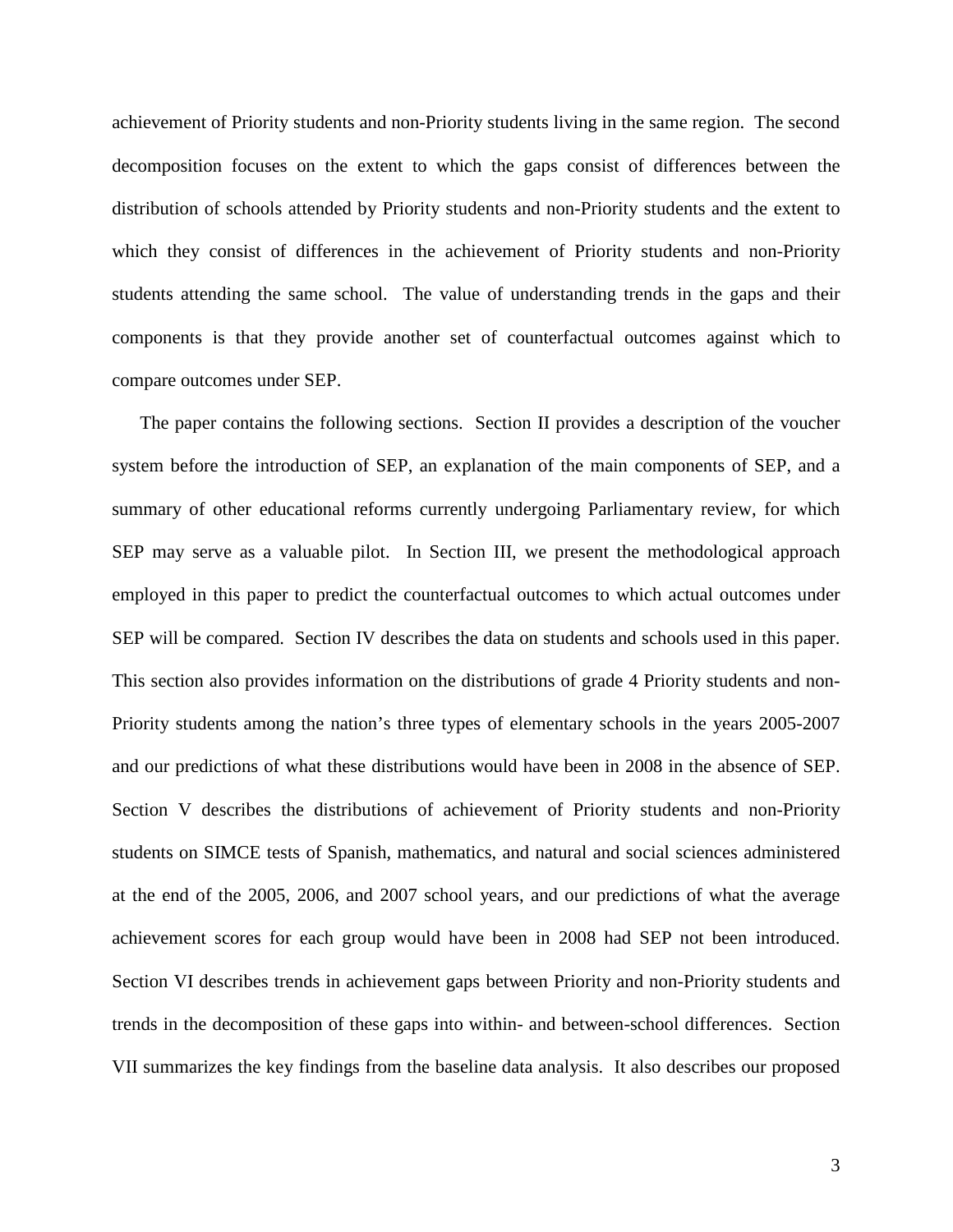research agenda for evaluating the initial impacts of SEP on the distribution of schools attended by Priority students and on the achievement of Priority students on the SIMCE tests.

## <span id="page-3-0"></span>**II. Brief Background on the Chilean Voucher System and SEP**

In the early 1980s, the Government of Chile transferred the administration of public schools to the municipal governments. The reform also opened the way for private sector participation as a provider of publicly financed education by establishing a voucher-type studentbased subsidy. Three types of schools were established: municipal schools, financed by the central student-based subsidy and managed by municipalities; private subsidized schools, financed by the central student-based subsidy and managed by the private sector; and private feepaying schools, financed by fees paid by parents and managed by the private sector. The perstudent subsidy is the equivalent for municipal and private subsidized schools and is allocated based on student attendance. However, it varies by by level of education (pre-primary, lower primary ( $1^{st}$ -6<sup>th</sup> grades), upper primary ( $7^{th}$  and  $8^{th}$  grades) and secondary or technical); length of the school day (regular or full-time); and type of education (regular or special).

By the early 2000s, the reforms had led to important increases in education enrollment and completion rates, but lackluster performance in cognitive achievements, as measured by students' learning outcomes. For example, Hsieh and Urquiola (2003, 2006) found that the country's relative performance in international tests did not change much between 1970 and 1999. Its performance on the 2000 and 2006 Programme for International Student Assessment (PISA) was significantly below the OECD average. Also, scores on the national assessment tests, SIMCE, for grade 4 students showed no improvement over time in mastery of Spanish , mathematics, and science (see [Figure 1\)](#page-4-0).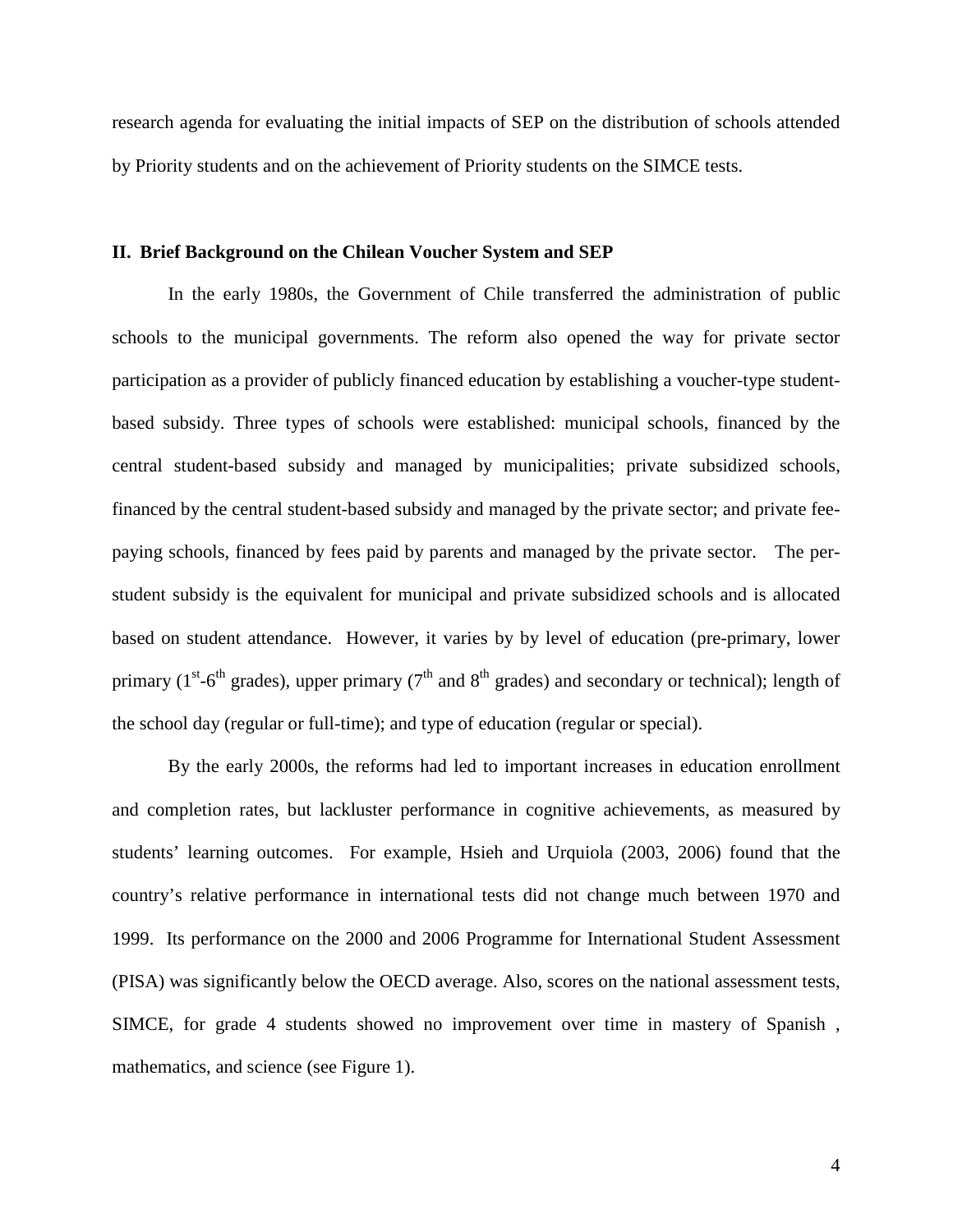

#### <span id="page-4-0"></span>**No improvement in learning since 2002 according to national Low performance in international standardized Figure 1: Chile's Student Performance in National and International Assessments**

**Sources**: SIMCE (2002, 2005, 2006 and 2007) scores are for fourth-graders; and PISA (2006) scores are for 15-year old students.

Researchers have documented that the Chilean education system has become highly segregated by socio-economic background over time, with students from poor socio-economic backgrounds attending schools with students of similar backgrounds, while students from middle- and high-income backgrounds also attend schools with students of similar backgrounds (Hsieh and Urquiola 2003, 2006). Indeed, [Figure 2,](#page-5-0) which is based on the distribution of the nation's grade 4 students in 2007 shows that 67 percent of the students in municipal schools attended schools classified as serving primarily low-income or low-middle income students, while only 19 percent of students attending subsidized schools did so. Eighty-one percent of the 4<sup>th</sup> grade students in private subsidized schools attended schools classified as serving primarily middle- or higher-income households, while only 33 percent of  $4<sup>th</sup>$  grade students attending municipal schools did so. Finally, 96 percent of  $4<sup>th</sup>$  grade students attending fee-paying schools attended schools serving primarily students from high income families.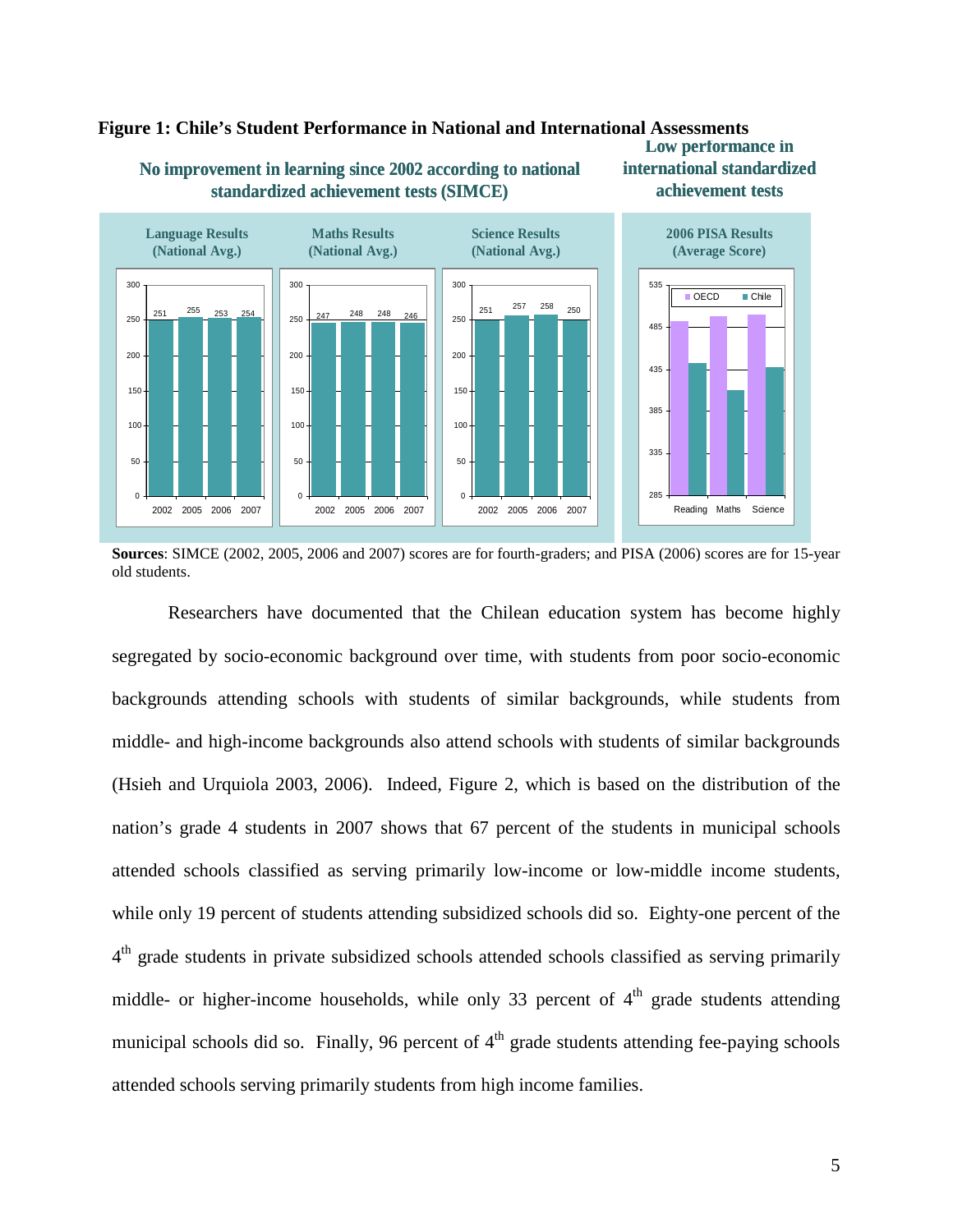

<span id="page-5-0"></span>**Figure [2](#page-5-1)**: Average Student Socio-Economic Background by Type of School, 2007<sup>2</sup>

Source: Authors' estimates using Ministry of Education data

While research has documented the segregation of students by student socio-economic background across types of school in Chile, it has been more difficult to demonstrate empirically the channels through which this segregation has taken place. What is clear is that, while municipal and private subsidized schools receive equal financing on a per-student basis, they have operated under substantially different rules in terms of student selection, teacher contracting, and the ability to count on alternative sources of financing. Private schools (both subsidized and fee-paying) have complete freedom to accept, reject, and dismiss students as well as to establish their own selection processes. Moreover, they can set their own tuition levels. In contrast, every municipal school is required to accept any student who wishes to enroll unless it can be demonstrated that there are no vacancies at the school. While elementary municipal

<span id="page-5-1"></span><sup>&</sup>lt;sup>2</sup> These socio-economic categories are constructed by SIMCE based on information reported by parents on their income and education background in the parent questionnaire that is administered as part of the national assessment, SIMCE.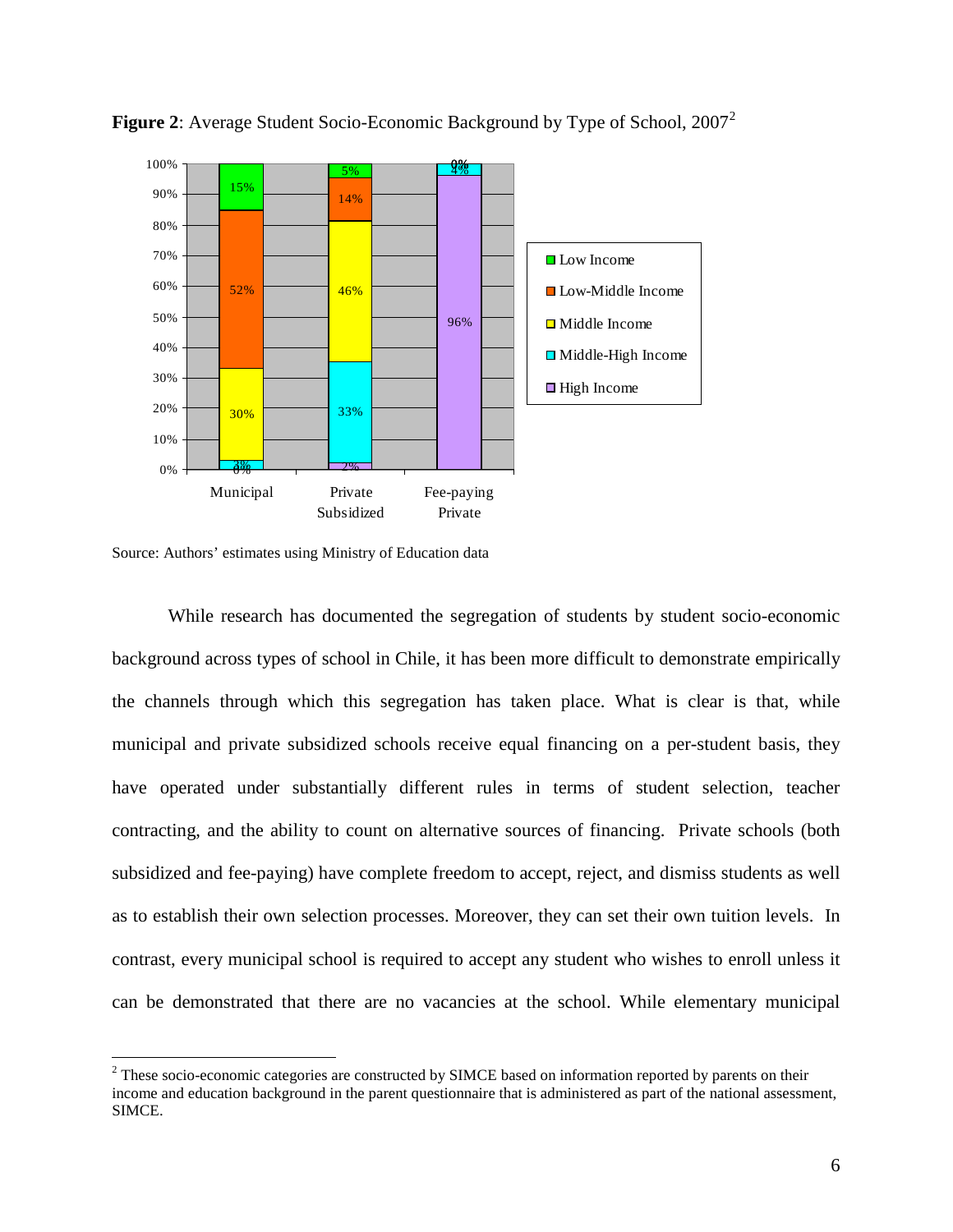schools may not charge fees to parents of enrolled children, some municipal schools do receive additional funding from municipal governments. One significant change in the rules of the school financing mechanism was introduced in 1993. Under the new rule, private subsidized schools and secondary municipal schools may charge fees in addition to the value of the voucher. When subsidized schools charge fees, the public subsidy is reduced.

The rules governing the compensation of teachers also are different for municipal schools and private schools. Teachers in municipal schools are governed by special legislation (the Teacher Statute), involving a centralized collective-bargaining process which has resulted (although it is not stipulated in the Statute) in teacher salaries in the public sector that are based on uniform pay-scales that reward training, experience, and working under difficult conditions, but not teaching performance. Private schools (both subsidized and fee-paying) operate as firms, and their teachers come under the same Labor Code as other private-sector workers in the country. Private fee-paying and subsidized schools set their own salaries and can select, hire, and dismiss their teachers. In contrast, municipal governments centrally hire and assign teachers to municipal schools. Because teachers in municipal schools are governed by the Teacher Statute, their dismissal is also much more difficult to bring about than dismissals of teachers from private schools. In addition, in 2003, a national teacher evaluation program was introduced that establishes significant consequences for teachers based on their performance in the evaluation, including dismissal from the profession for teachers who are evaluated at the lowest level of performance for three consecutive years. This program applies only to municipal school teachers.

Segregation of students by socio-economic background across types of school is problematic for at least two reasons. First, schools in which all students come from homes in

7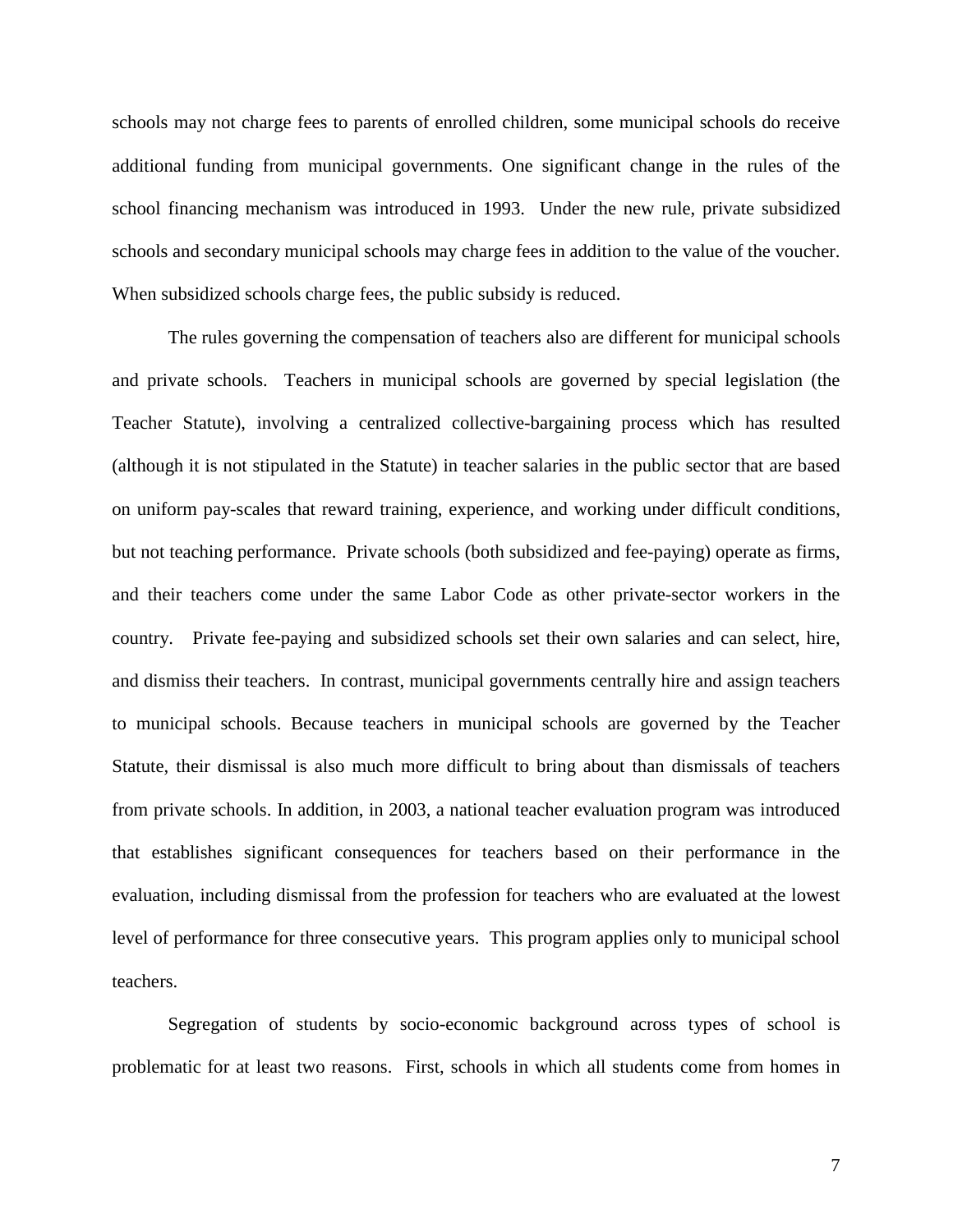which parents have quite low educational attainments lack the effective voice for school improvement that well educated parents typically bring. Second, as a growing number of studies of peer-group effects have documented, low-achieving children learn more when they are in classes with higher-achieving students. While not all children from low socio-economic backgrounds are low-achieving, they are much more likely to be low achieving than are students living in high socio-economic households. These forces help to explain why, as [Figure 3](#page-8-0) shows, schools serving middle- to high-income students have higher average test scores than do schools serving primarily students from low-income families. This pattern holds, regardless of whether the school is run by municipalities, or private (subsidized or unsubsidized) providers.  $3\overline{ }$  $3\overline{ }$ 

<span id="page-7-0"></span><sup>&</sup>lt;sup>2</sup><br>3  $3\,$  It is not appropriate to draw inferences about the relative effectiveness of municipal schools, subsidized private schools, and fee-paying private schools from Figure 3. In fact, the evidence to date on this question is not clear-cut, in part because the results of studies addressing this question depend on model specifications, especially the way in which differences in student backgrounds are taken into account.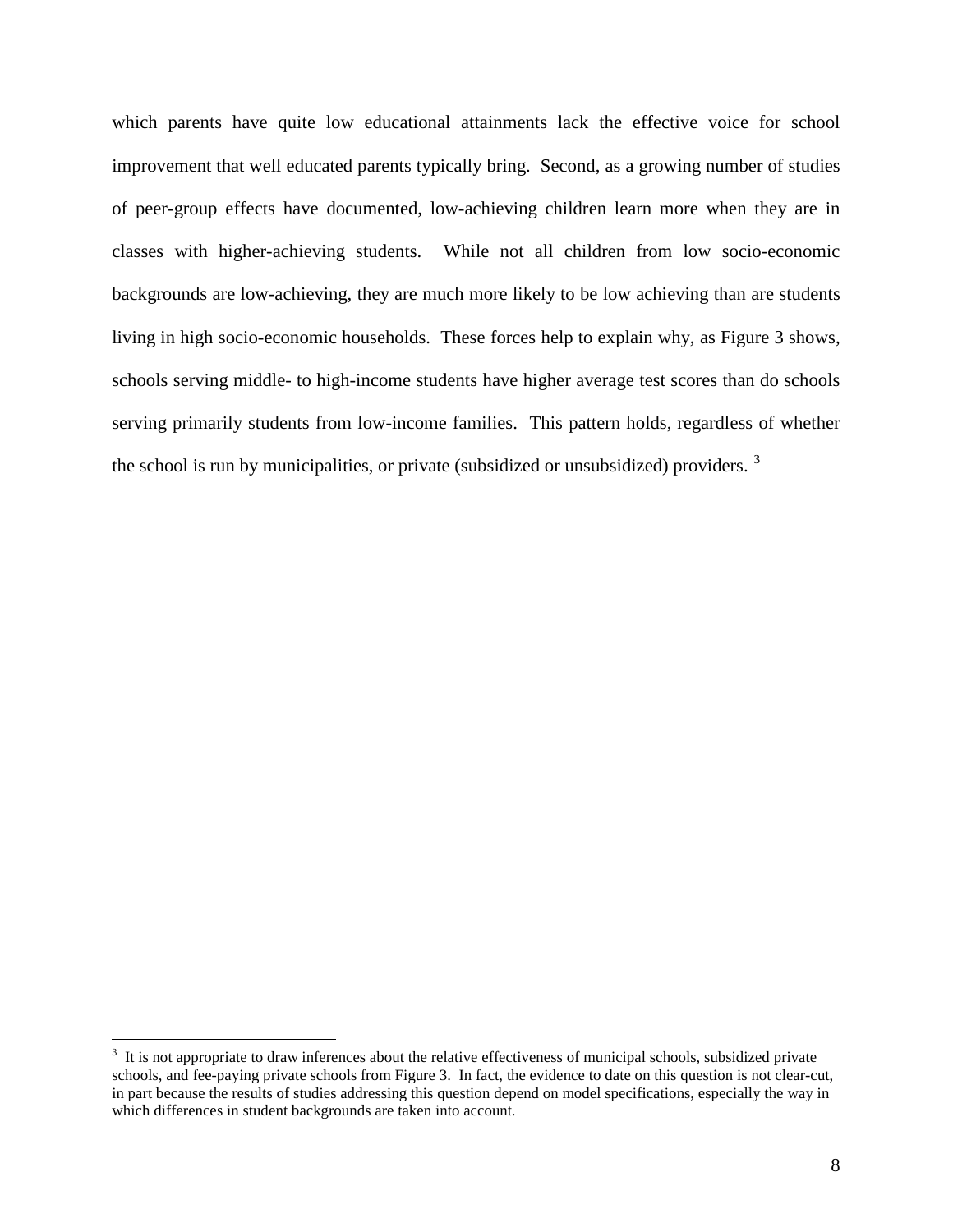<span id="page-8-0"></span>Figure 3: Mean 2007 SIMCE 4<sup>th</sup> Grade Mathematics Scores by Type of School and Average Socio-Economic Background of the Students



Notes: (1) Numbers of students who took the tests in each school are included in parentheses. Source: Chilean Ministry of Education Data. (2) The mean scores for Spanish and science by type of school and student socio-economic background are very similar, and thus we omit their presentation.

## II.1*The Preferential School Subsidy Law, SEP*

The SEP law was designed primarily to address the inequality in student learning outcomes. The law explicitly recognizes that it is more costly to educate students from lowincome families; it provides a larger per-student subsidy for schools serving students from lowincome backgrounds. It also increases school accountability and provides some restrictions on the rules under which municipal and private subsidized schools in Chile operate.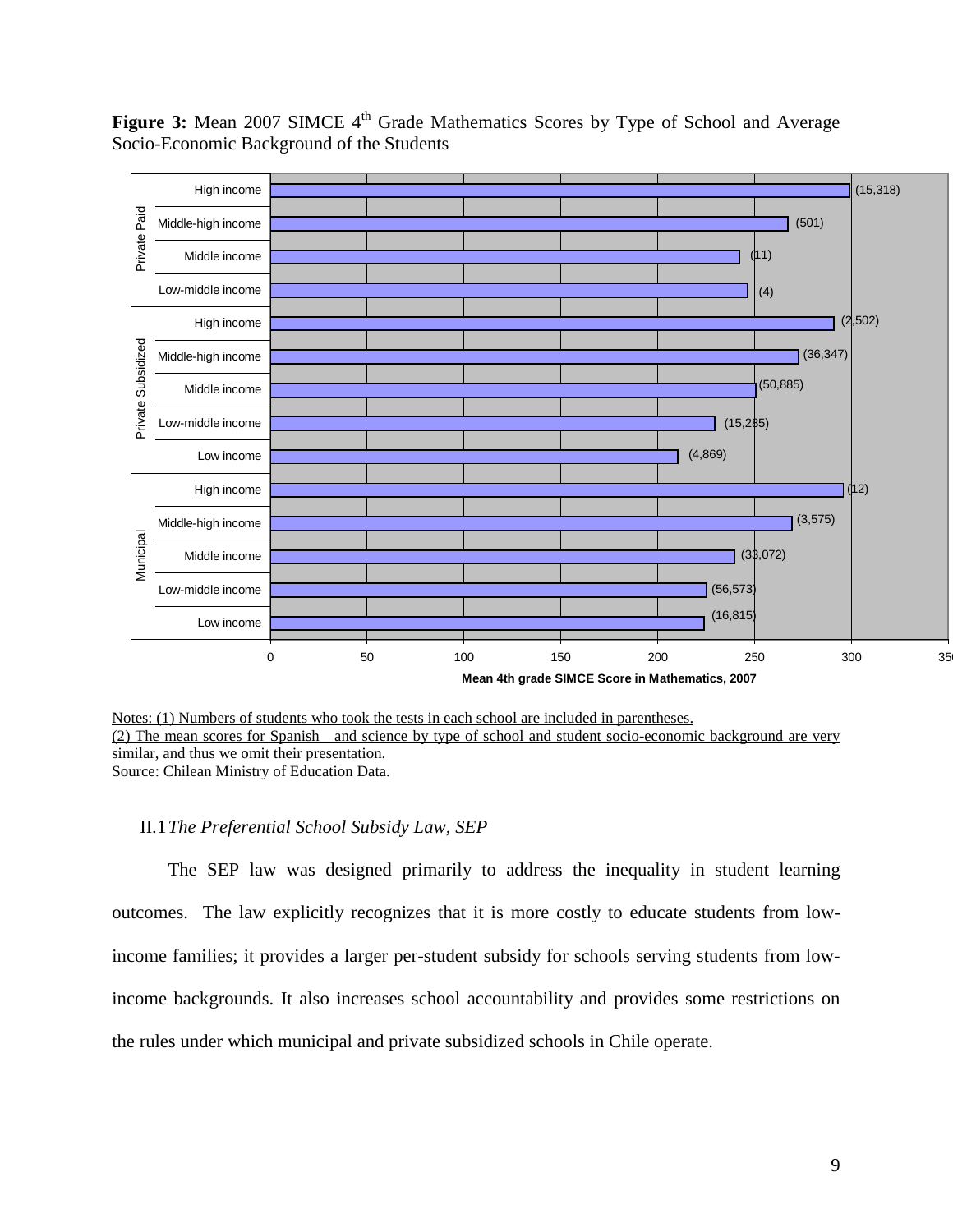More specifically, the SEP law introduces three key innovations to education financing in Chile:

- (i) *Additional resources for schools serving low-income, Priority students.* SEP provides an additional 50 percent, on average, over the base per-student subsidy for students classified as Priority Students and a differential per-student amount for all students in schools depending on the share of Priority Students (concentration bonus);
- (ii) *Increased accountability for student learning outcomes.* The law mandates that every school receiving funds under SEP develop a school improvement plan focused on student learning outcomes, report progress toward the achievement of the plan to the Ministry of Education and the community. The law also forbids participating schools from selecting/dismissing students or charging fees to Priority students.
- (iii) *Differential allocation of resources and Ministry intervention based on school performance.* Schools participating in SEP are classified into one of three categories: Autonomous, Emerging, or In Recuperation. The classification of each school depends on students' scores on the national assessment, SIMCE, and on other indicators of performance, including the results of teacher performance evaluations, progression and retention rates, and information about school improvement, initiative and integration.<sup>[4](#page-9-0)</sup>

<span id="page-9-0"></span> $\frac{1}{4}$ <sup>4</sup> Indicators of school improvement, initiative and integration are provided by the Sistema Nacional de Evaluación del Desempeño de los Establecimientos Educacionales, SNED, and are conceptually defined as follows:

*Improvement* in working conditions and in the degree of compliance with statutory regulations created by the Ministry of Education;

<sup>-</sup> *Initiative* by the school to incorporate innovations in education and to obtain support from external actors.

*Integration* with the community and participation by teachers and parents in the development of school policies.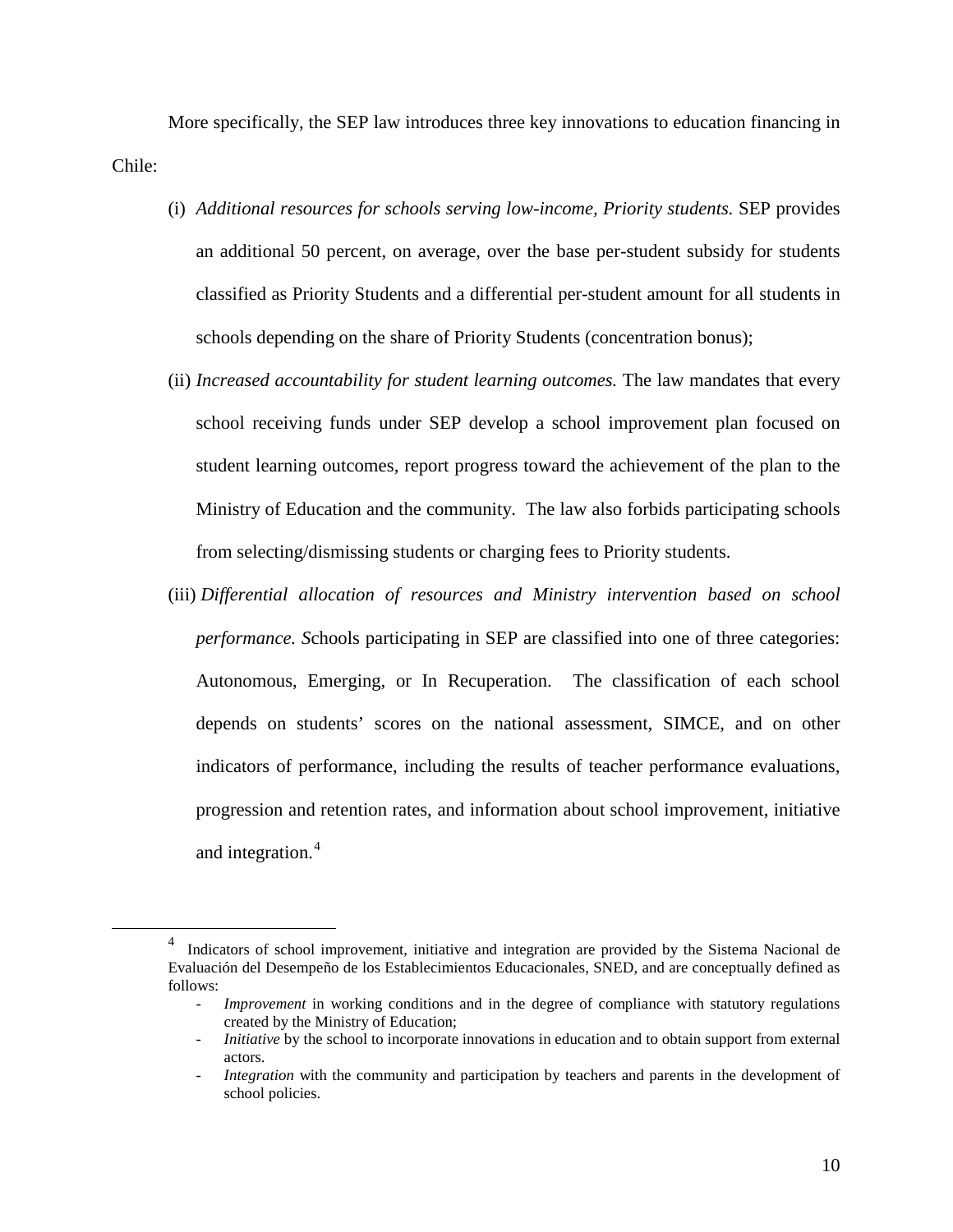- 1. Autonomous schools are those with a stable record of comparatively high student test scores over time and adequate learning environments. They have complete autonomy in how to invest SEP resources to achieve their explicit goals in the school improvement plan.
- 2. Emerging schools show room for improvement, while having average or slightly below average student test scores. They have autonomy over 67 percent of SEP resources, and they must consult with the Ministry of Education over how to spend the remaining 33 percent.
- 3. Schools classified as In Recuperation are those with test scores below expectations and inadequate learning environments. They have no discretion over how to spend the additional SEP resources, and instead these are mandated by the Ministry of Education, which closely monitors these schools. No schools will be placed in the "In Recuperation" category until the 2011 school year.

To achieve the objectives of SEP, the Ministry of Education had to assume new responsibilities. Specifically, under SEP the Ministry must: (i) classify schools based on performance; (ii) provide guidelines for and evaluate the quality of school improvement plans for participating schools; (iii) identify qualified external providers of technical support to schools and provide direct technical assistance to schools; and (iv) monitor and evaluate each school's progress toward achieving the goals of its school improvement plan.

*SEP in the Context of a Major Overhaul of the Chilean Education System*

In 2007 and 2008, President Michelle Bachelet's government proposed other significant education reforms that are currently undergoing parliamentary review. The proposed Education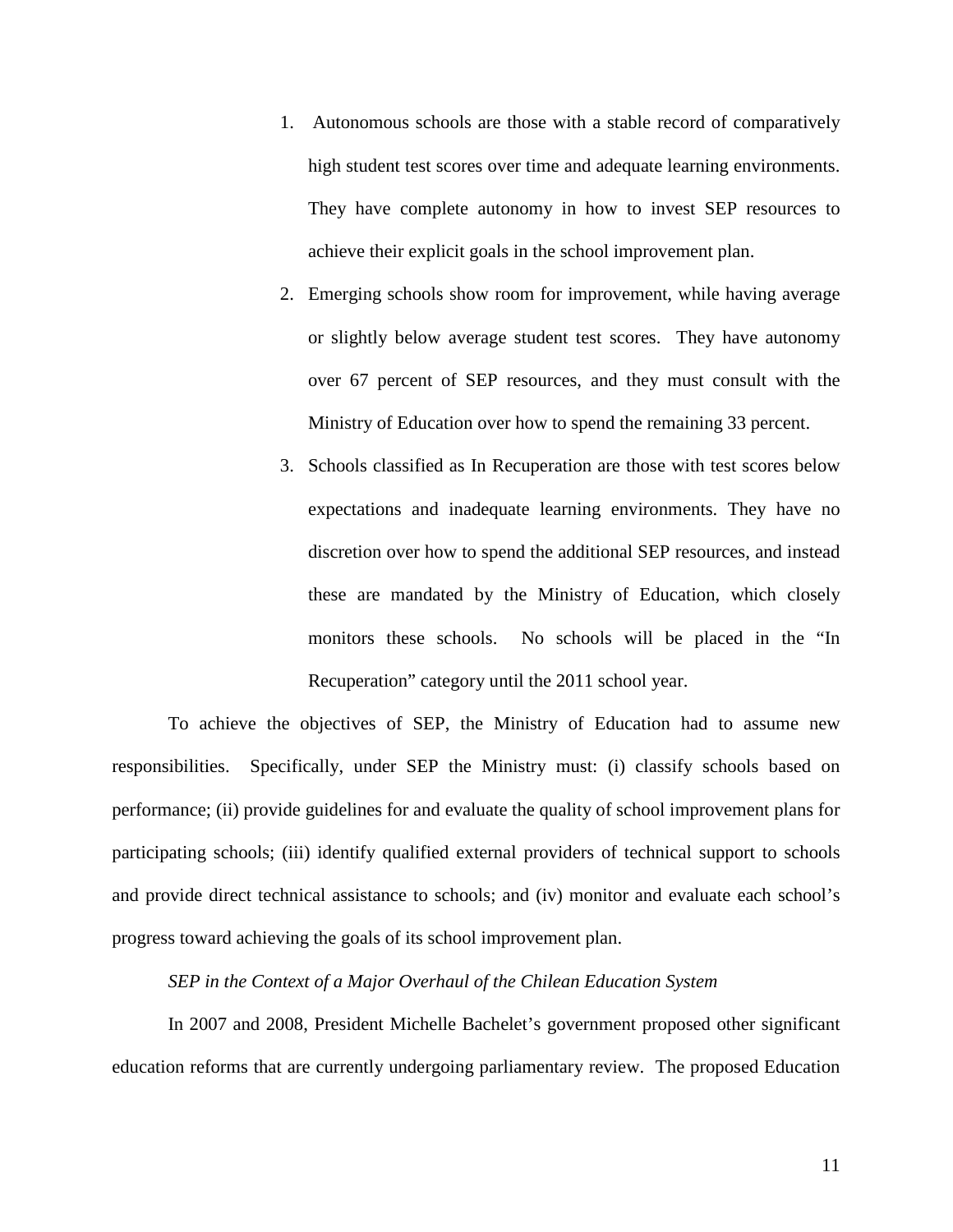Quality Assurance Law and the Public Education Strengthening Law would introduce institutional reforms to the education sector and would alter the rights and responsibilities of individuals and the State.

These initiatives have elements in common with SEP. As a result, some of the innovations introduced by SEP will inform the implementation of these other reforms. This makes it especially important to understand the effects of SEP on education quality and equity as well as the channels through which these effects take place.

*General Law of Education (Ley General de Educación) Proposal*. The previous law regulating the education sector was approved in March 7, 1990, three days prior to the end of the military regime of Augusto Pinochet. The Organic Constitutional Law of Instruction (Ley Orgánica Constitucional de Enseñanza or LOCE) set the basis for increased private sector provision of education, reducing the requirements to become an officially recognized educational institution and limiting the role of the State to enforcing compliance with those requirements. In practice, the Law allowed almost anyone to set up a school, and it granted schools substantial freedom on how to provide education.

Moreover, the LOCE recognized the right to teach as a constitutional entitlement that had to be protected. The right to learn did not receive an equivalent recognition; the Law commanded the State to ensure access to education services, but it did not give the State the responsibility to ensure that everyone receive a high quality education. As stated in Article 6 of the LOCE, "the instruction imparted in educational institutions will have no limitations other than those imposed by moral, public order and national security." Over the years, the spirit of the LOCE led to a strong tradition of teacher and school autonomy on how to provide education, with very limited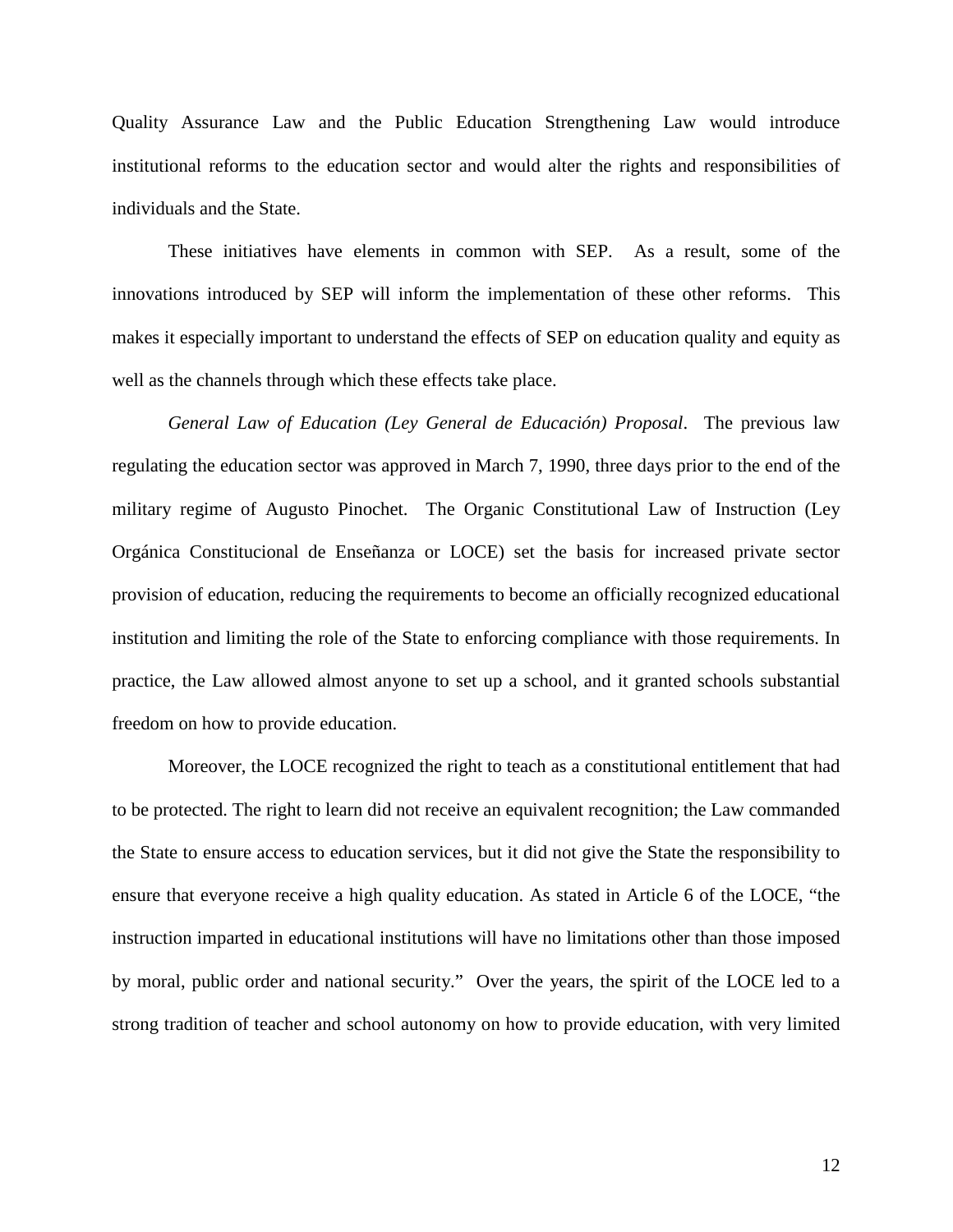State authority to ensure the quality of education. The LOCE was often interpreted as favoring the right to teach over the right to learn.

The new General Education Law, approved by Parliament on April 7, 2009 and currently undergoing Presidential review, attempts to redefine the balance between students' rights to receive quality education and schools' and teachers' rights to decide how to impart education. Some key aspects of the General Education Law are:

- The State has a responsibility to ensure that all children have access to quality education;
- A new school structure: primary school includes 1st to 6th grade, secondary schools include 7th to 12th grade (the previous structure had primary education from 1st to 8th grade, secondary from 9th to 12th grade);
- Publicly-financed schools may not select students in primary (grades 1-6);
- Publicly-financed schools must publicly report on the use of public resources;
- A new role and composition of the National Education Council (to sanction curricula and standards, certification requirements in primary through higher education).

*New Education Quality Assurance System Law Proposal.* A second proposed law currently under review by Parliament would redefine the role of the Ministry of Education and create two new agencies: a Superintendency of Education and an Agency for Education Quality. Through the Ministry of Education, the central government will be in charge of setting education policy decisions including the following: setting performance goals for students, teachers, schools and school owners; determining the requirements to operate as a school and to enter and remain in the teaching profession, and providing funding for municipal and private subsidized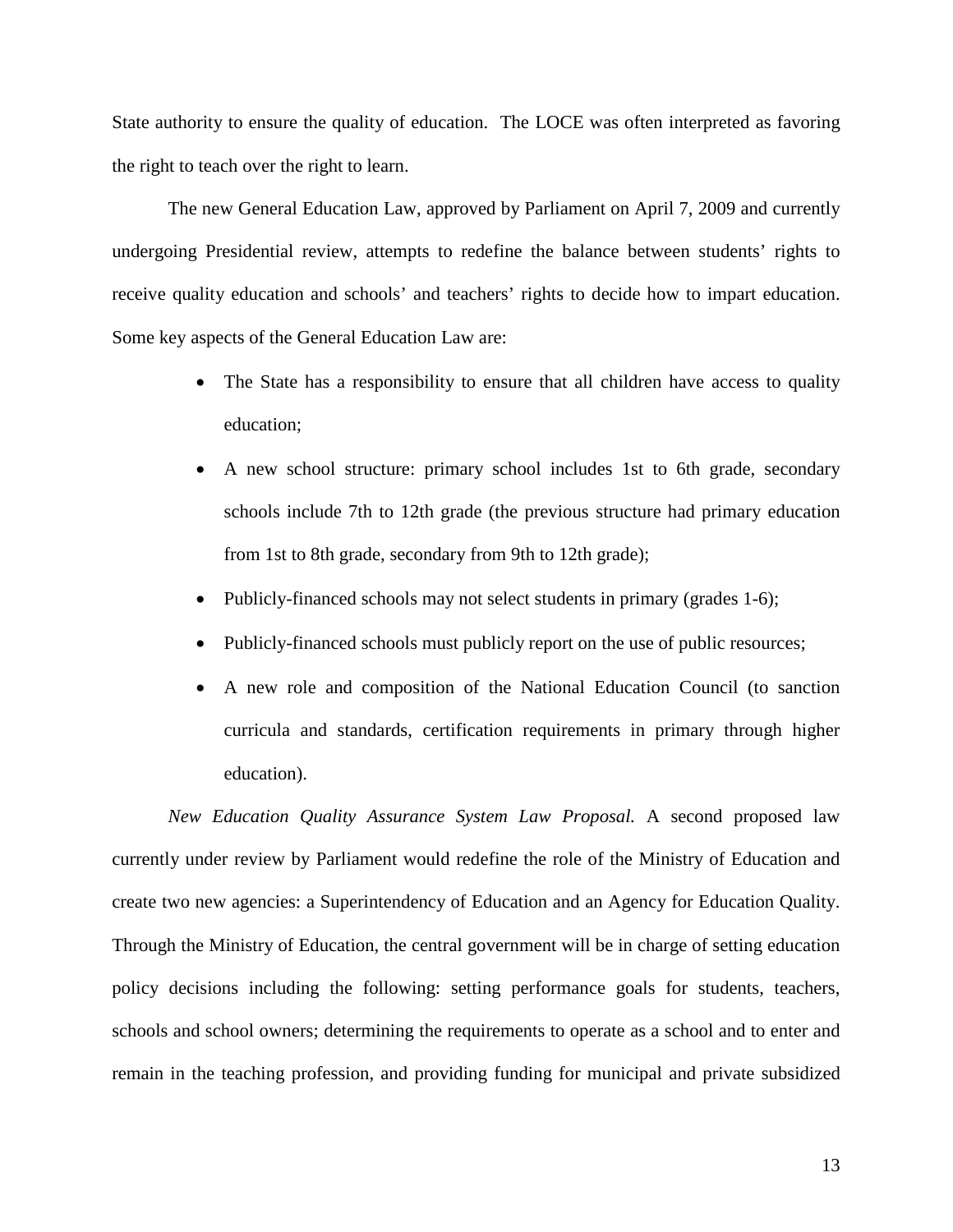schools. For some decisions, the Ministry will need the approval of the National Education Council. The Agency for Education Quality will oversee the overall quality of education provided by municipal and private subsidized schools, and will classify schools based on performance in similar categories to those of SEP (though with an additional, intermediate category). It will be responsible for evaluating the performance of school owners, schools, school administrators, teachers, and students. The Superintendency of Education will oversee how schools manage public resources and whether they comply with statutory regulations, as well as make recommendations to the Ministry of Education concerning sanctions for schools that fail to comply with existing regulations (see [Figure 4\)](#page-13-0).

<span id="page-13-0"></span>



*A New Institutional Framework for Public Education Provision.* In December 2008, the Government of Chile proposed a new law that involves a redesign of the institutional framework for public education. The goal of the proposed legislation is to improve the quality of the education services provided by public schools and to strengthen accountability in the public sector. Key components of the proposal are: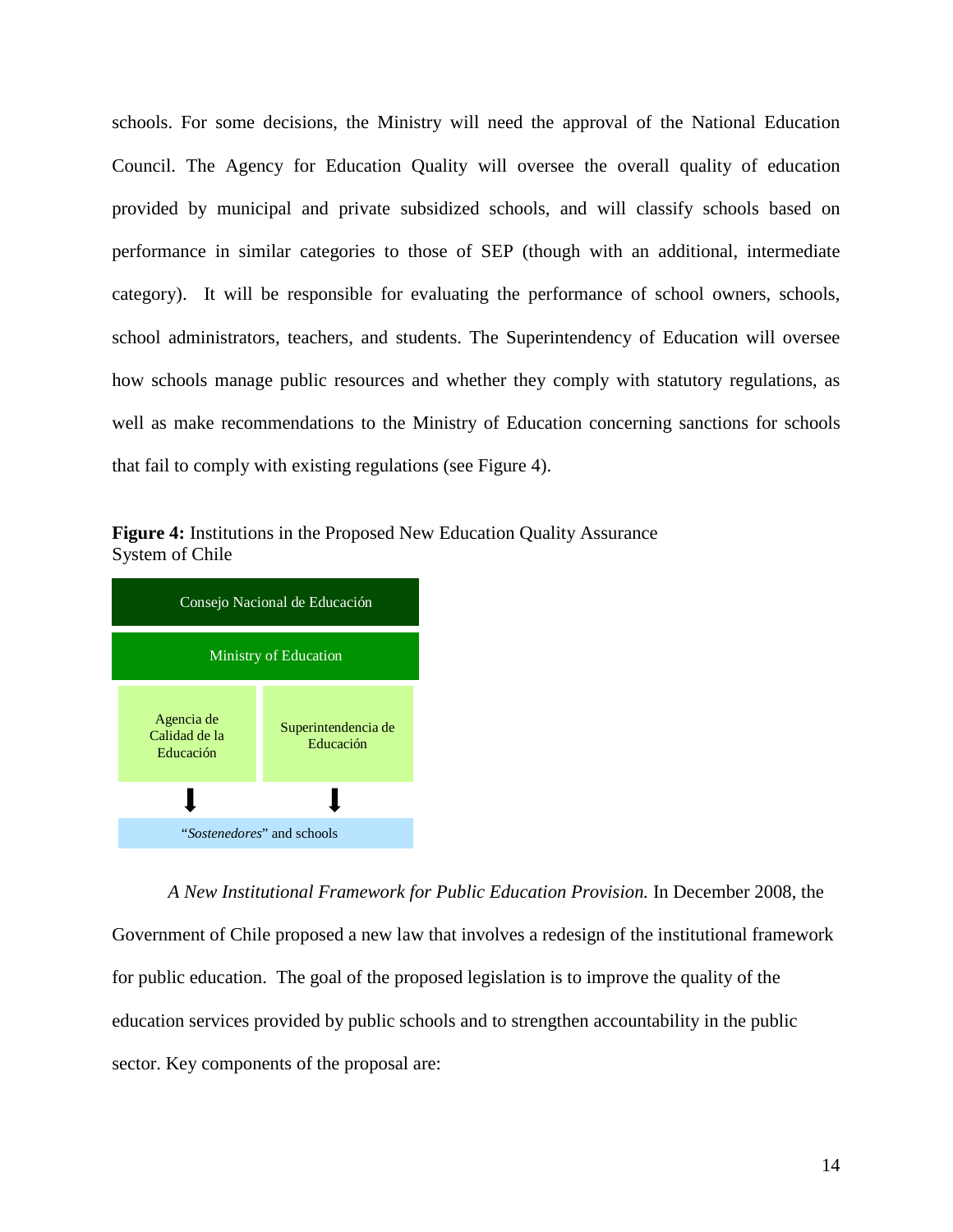- The creation of a National Education Service, the function of which will be to execute public policies and programs (set by the Ministry of Education) and to provide technical-pedagogic support to public primary and secondary schools. According to the proposal, the creation of this new institution responds to a perceived deficiency in the relationship between the Ministry of Education and local education providers.
- The creation of Local Education Corporations (similar to Local Education Administrations), which will be responsible for managing public schools. These  $LECs$  – whose members will include the mayor(s) of the municipal governments in which they operate, two officials appointed by the Ministry of Education, and a number (to be defined by the regulatory process) of local elected officials – will be responsible for channeling the per-student subsidy, supervising and providing technical assistance to public schools.

## <span id="page-14-0"></span>**III. Methodological Approach**

Since SEP was introduced as a nationwide, voluntary program in 2008 to improve the effectiveness of participating schools and the educational opportunities and achievement of Priority students throughout the country, it was not possible to use a random assignment experiment to test its impact on eligible students. Nor is there a contemporaneous group of lowincome students that can serve as a comparison group against which the achievement of Priority students can be compared. For that reason, the common difference-in-differences evaluation strategy could not be used to estimate the impact of SEP on schooling outcomes for Priority students.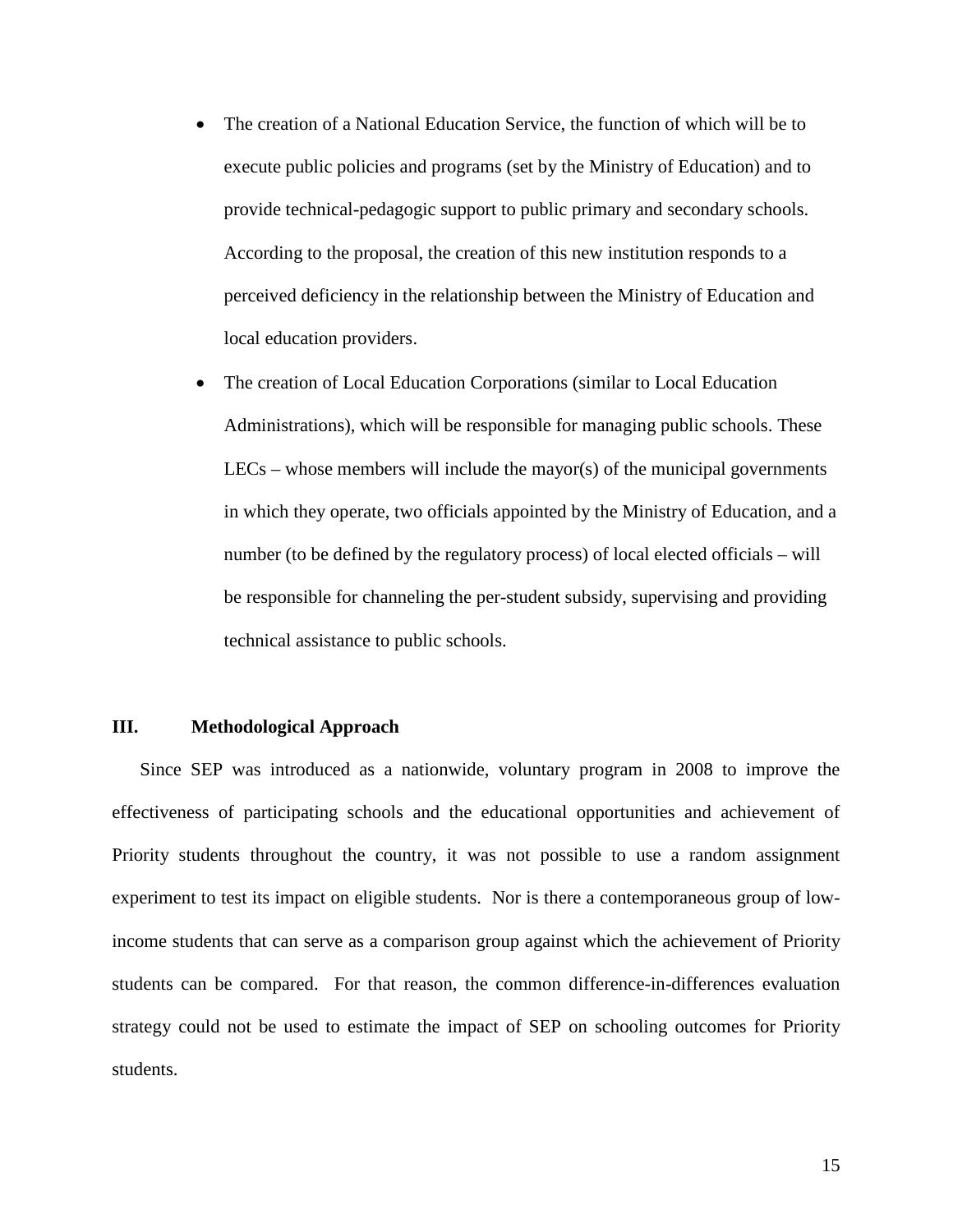Given the national scope of SEP, we believe that the best evaluation design is an interrupted time series.<sup>[5](#page-15-0)</sup> The essence of this approach is to use data on grade 4 "Priority" students for the Priority students would have been at the end of 2008 had SEP not been introduced. [Figure 5](#page-16-0) three years prior to the introduction of SEP to predict what the distribution of outcomes for graphically illustrates the use of this approach in predicting the counterfactual average score for Priority students on the 2008 SIMCE mathematics test. The triangles represent the hypothetical average SIMCE math score for those grade 4 students in 2005, 2006, and 2007, who would have been eligible for Priority student status, had SEP been in place. The dashed line represents the hypothetical extension of the best fitting linear regression line through the three triangles. The shaded triangle at the right end of the dashed line segment represents the hypothetical prediction of the "counterfactual" outcome, defined as the estimate of what the average mathematics score of Priority students would have been at the end of 2008 in the absence of SEP.<sup>[6](#page-15-1)</sup> The rectangle represents the hypothetical actual average score on the 2008 mathematics exam for Priority students. Thus, the vertical distance between the actual outcome and the shaded triangle graphically provides an estimate of the first year's impact of SEP on the mathematics proficiency of grade 4 Priority students.

<span id="page-15-1"></span><span id="page-15-0"></span> $5$  For a discussion of the interrupted time series approach, see Shadish, Cook, and Campbell (2002), pp. 171-206. <sup>6</sup> While the figure illustrates the idea behind the interrupted time series approach, we actually make use of the individual scores of every "Priority" student for the years 2005-2007 (rather than simply using the average score in each year) in fitting the regression models that provide the basis for estimating the counterfactual outcomes for 2008. We do this to maximize the precision of our predictions of the counterfactual outcomes, the values of which will be reported in our next paper.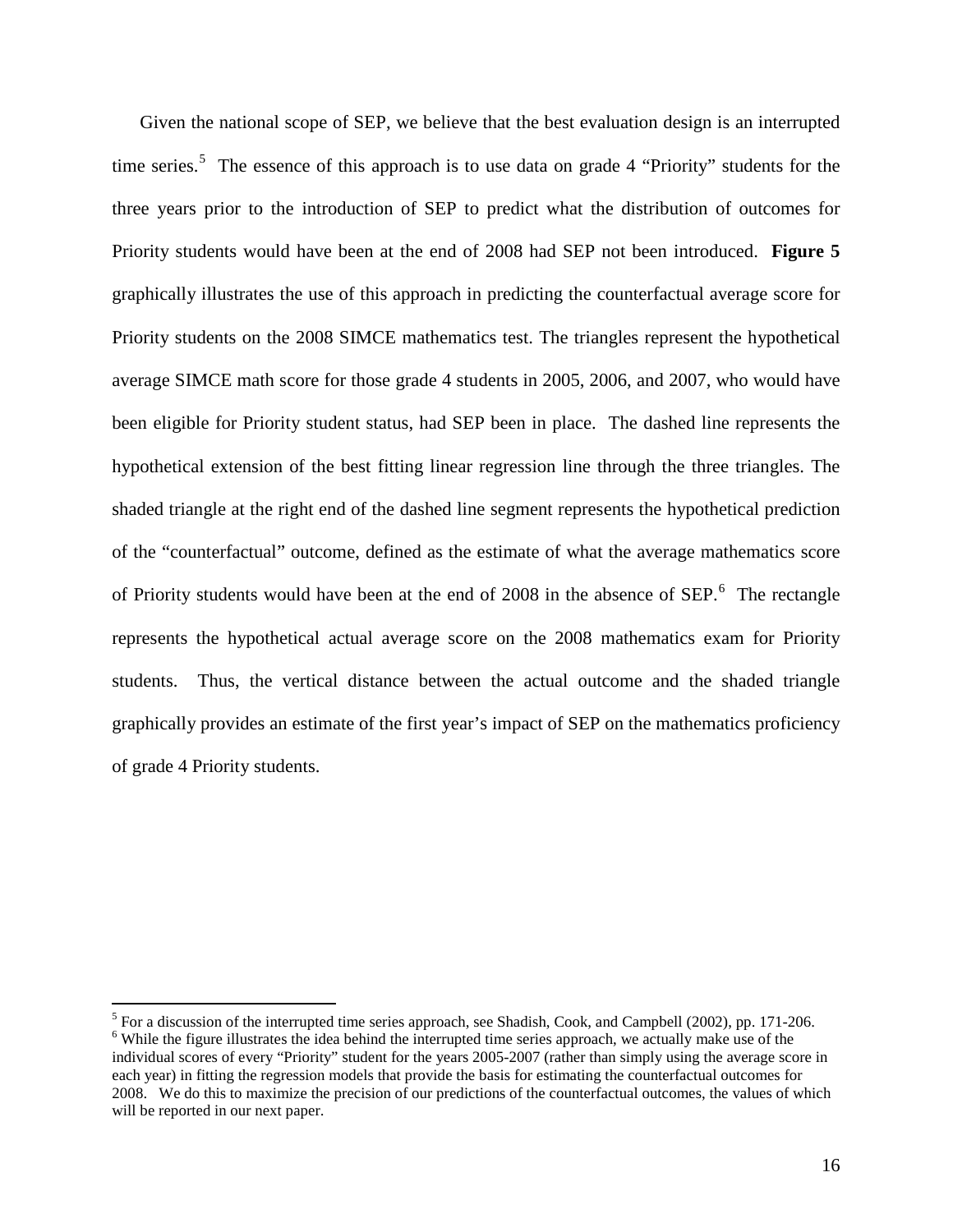

#### <span id="page-16-0"></span>**Figure 5: Illustration of the Interrupted Time Series Approach**

A first step in carrying out the interrupted time-series approach was to identify those grade 4 students in the years 2005, 2006, and 2007 who would have been Priority students had SEP already been in place. Ministry of Education staff did this by implementing the following steps. First, they created a file that contained the student identification numbers for all students in grades 4 through 7 who were identified as eligible for Priority student status in 2008. They then merged this file with files containing information on all grade 4 students in the country in each of the years 2005, 2006, and 2007. This process enabled them to add to the record of each grade 4 student in the years 2005 through 2007 information indicating whether the student was eligible for Priority student status in 2008. If one critical assumption holds, this process identified every student in grade 4 in the years 2005 through 2007 who would have been eligible for Priority student status had SEP been in place. This assumption is that there were no changes in family circumstances between the year when a child was in grade 4 and the year 2008 that would have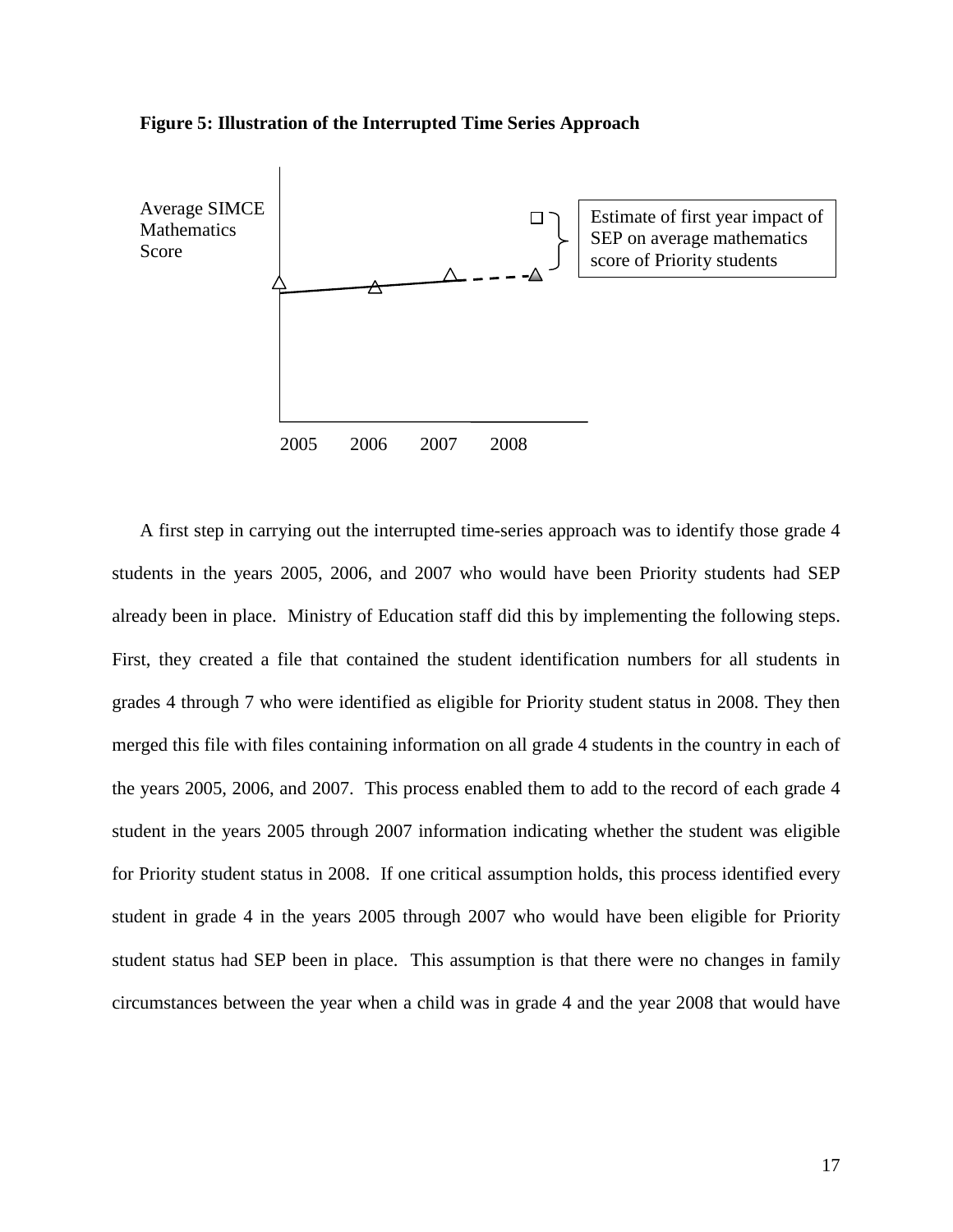made the child eligible for Priority status in one year but not in the other.<sup>[7](#page-17-0)</sup> For ease of explication, we will subsequently refer to these students as Priority students. This same process also provided information for each student on family participation in Chile Solidario and in the other social safety net programs that determined eligibility for Priority student status. Since Chile Solidario serves the most economically disadvantaged families in the country, we are especially interested in the impact of SEP on outcomes for children whose families are eligible for this program. For that reason, we provide estimates of counterfactual outcomes in 2008 for students whose families were eligible for Chile Solidario (we will refer to this group as Chile Solidario students) as well as for the larger group of Priority students.

Since the interrupted time series approach predicts 2008 counterfactual outcomes by extending linear trends from the previous three years, it is important to document that the distributions of characteristics of grade 4 Priority students in 2005, 2006, 2007 are similar to those of grade 4 students in 2008. The results of our comparisons, which are summarized in [Table 1](#page-18-0) and [Table 2,](#page-19-0) are reassuring. The decline over the years 2005-2008 in the total number of

<span id="page-17-0"></span> $<sup>7</sup>$  An alternative strategy would have been to apply the 2008 rules for Priority student status to the characteristics of</sup> families in the year in which each student was enrolled in grade 4. We examined the merits of this strategy, but found that it did not work well. In particular, we attempted to use student background information on household income, household size and parental education to make a prediction of student "pseudo-Priority" status. Where true status was also known, we were able to compare our predictions to true priority status. The results were not compelling. While we were able to properly classify 81% of non-priority students (specificity), our correct classification rate for priority students was far lower at 57% percent (sensitivity). One reason for the poor performance of this approach was the extent of partial or complete data missingness on student background characteristics. Therefore, our strong preference is for the approach outlined above, where we apply known 2008 priority status to all previous years. While this approach is recognized as a marked improvement over the prediction of "pseudo-Priority" status, given that it does not rely on having student background information, it is not without assumptions, violations to which may induce some bias in our estimates. In particular, issues regarding proper classification must be recognized. It is possible, for example, that students identified as Priority in 2008 would not have qualified for Priority status in 2005. It is similarly possible that students identified as non-Priority in 2008 would have qualified for Priority status in 2005. To the extent that true differences in measures of academic achievement do exist between those who would and would not have been Priority students in the years prior to 2008, we recognize that our estimates of those differences may potentially be biased to the extent that this approach suffers from issues of misclassification. The direction of this bias is not readily identifiable, however, given that misclassification is conceivably more likely for those students whose circumstances put them at the margin of Priority or non-Priority status. Nevertheless, we contend that the application of 2008 Priority status to previous years remains the best option among those considered for identifying pre-2008 "Priority" status.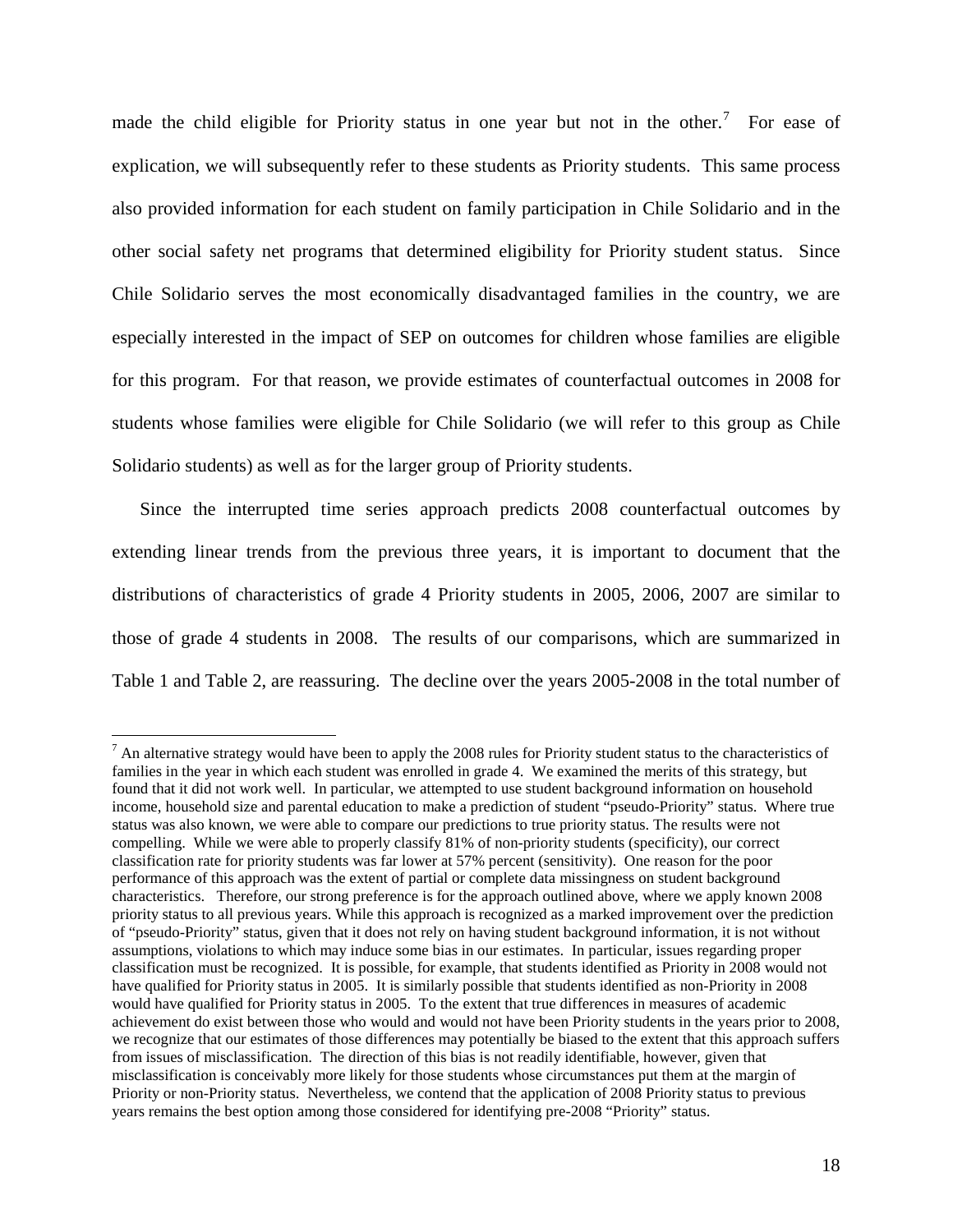students in grade 4 in Chile reflects a well documented trend. As shown in [Table 1,](#page-18-0) the percentage of grade 4 students designated as Priority students in each of the four years was very stable, at approximately 40 percent. Also, in each year, the families of 11 to 12 percent of students were living in households that were eligible for Chile Solidario. Moreover, the rates of participation in other programs relevant to Priority status eligibility were also very stable over the four years.

| <b>THOICE:</b> Distribution of Orago T statistiks by DLI status and DLI Ungrointy Chiefia, by your                               |         |         |         |         |  |  |  |
|----------------------------------------------------------------------------------------------------------------------------------|---------|---------|---------|---------|--|--|--|
|                                                                                                                                  | 2005    | 2006    | 2007    | 2008    |  |  |  |
| N                                                                                                                                | 268,513 | 266,256 | 256,186 | 254,886 |  |  |  |
| $%$ SEP                                                                                                                          | 39.94   | 40.31   | 39.60   | 39.59   |  |  |  |
|                                                                                                                                  |         |         |         |         |  |  |  |
| % Chile Solidario                                                                                                                | 11.19   | 11.37   | 11.23   | 11.65   |  |  |  |
| $\%$ in $3^{\text{rd}}$ most vulnerable                                                                                          | 20.76   | 20.97   | 19.37   | 19.20   |  |  |  |
| % Fonasa A                                                                                                                       | 2.02    | 1.95    | 2.64    | 2.87    |  |  |  |
| % Other Criteria                                                                                                                 | 5.98    | 6.02    | 6.31    | 5.87    |  |  |  |
| Note: Official records from the Chilean Ministry of Education indicate that total (end of year) 4 <sup>th</sup> grade enrollment |         |         |         |         |  |  |  |
| for years examined is as follows: 280,022 (2005), 276,691 (2006), and 267,531 (2007). End of year figures for 2008               |         |         |         |         |  |  |  |
| are not yet available. Registro de Estudiantes de Chile. Ministerio de Educación de Chile.                                       |         |         |         |         |  |  |  |

<span id="page-18-0"></span>**Table 1:** Distribution of Grade 4 students by SEP status and SEP eligibility criteria, by year

[Table 2](#page-19-0) provides information on the geographic distributions of grade 4 students, classified by Priority status, in each of the years from 2005 – 2008. The information in the table illustrates two striking patterns. The first is that the geographic distributions of grade 4 Priority students and non-Priority students were remarkably stable across the four years. For example, in each of the four years, approximately 28 percent of Priority students lived in the Metropolitan region and about 17 percent lived in the Biobío region. This pattern gives us confidence that extrapolation of trends in outcomes for Priority students in the years 2005-2007 provides a solid basis for predicting counterfactual outcomes for Priority students in 2008 – meaning the outcomes that would have occurred had SEP not been introduced.

The second pattern illustrated by the figures in **[Table 2](#page-19-0)** is that the geographic distribution of Priority students is quite different from that of non-Priority students. For example, the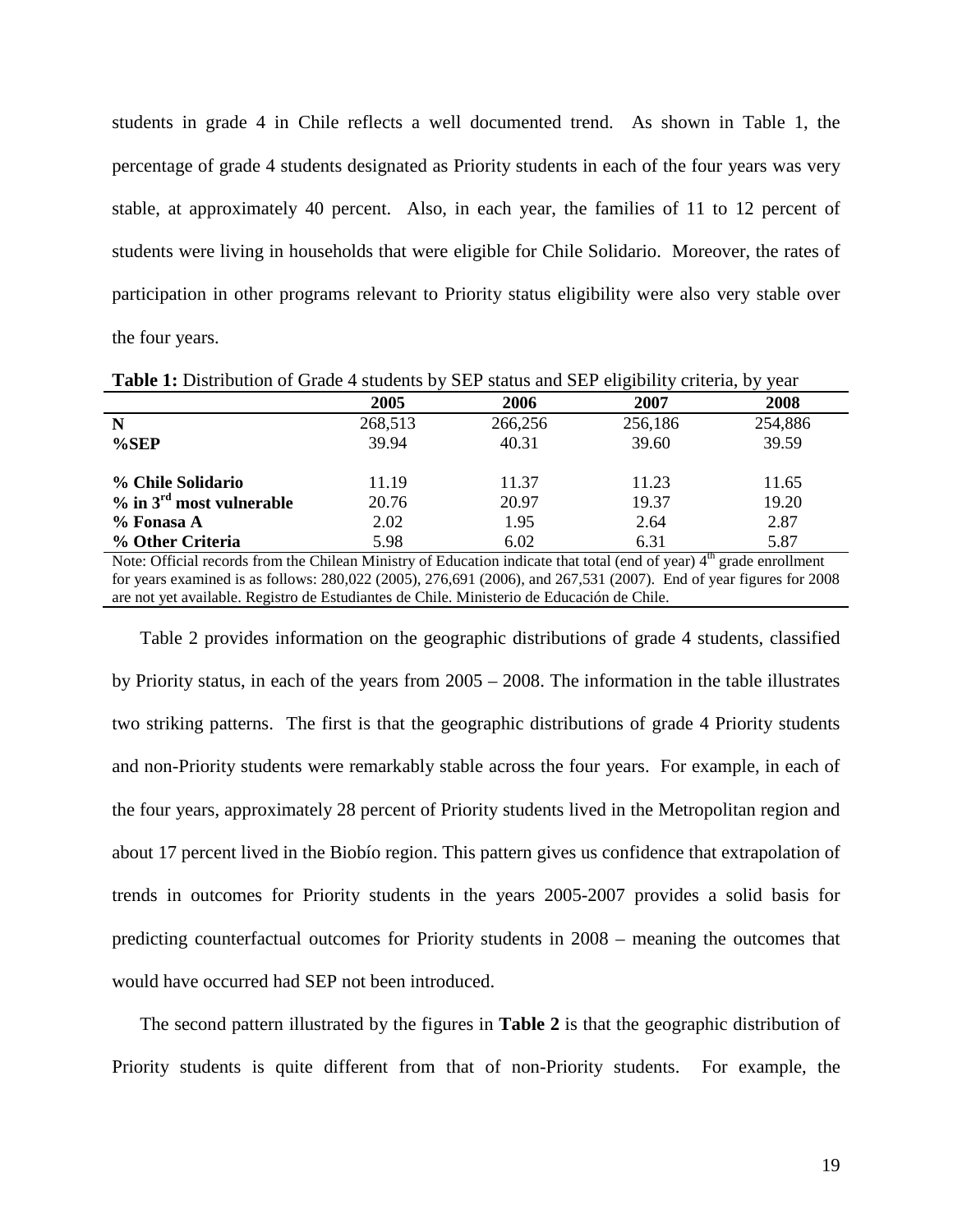percentage of 2007 grade 4 non-Priority students living in the Metropolitan region (46) was 18 percentage points higher than the comparable figure for grade 4 Priority students. In contrast, the percentage of 2007 grade 4 non-Priority students living in the Biobío region (9%) was 8 percentage points lower than the comparable percentage of 2007 Priority students. In Section VI, we examine whether the regional differences in the distribution of students play a role in explaining the gap between the average academic achievement of Priority students and that of non-Priority students.

|                                                                       | <b>Priority</b> |       |       | <b>Non-Priority</b> |       |       |       |       |
|-----------------------------------------------------------------------|-----------------|-------|-------|---------------------|-------|-------|-------|-------|
| <b>Region</b>                                                         | 2005            | 2006  | 2007  | 2008                | 2005  | 2006  | 2007  | 2008  |
| Región Metropolitana                                                  | 28.80           | 28.68 | 27.93 | 28.11               | 45.91 | 45.72 | 45.77 | 45.77 |
| Región de Aisén del<br><b>General Carlos Ibañez</b><br>del Campo      | 0.87            | 0.78  | 0.83  | 0.76                | 0.52  | 0.54  | 0.55  | 0.53  |
| Región de Antofagasta                                                 | 2.45            | 2.51  | 2.58  | 2.54                | 4.36  | 4.64  | 4.38  | 4.37  |
| Región de Atacama                                                     | 2.09            | 2.14  | 2.01  | 2.09                | 1.76  | 1.70  | 1.70  | 1.66  |
| Región de Coquimbo                                                    | 4.43            | 4.68  | 4.55  | 4.54                | 3.78  | 4.12  | 3.75  | 3.85  |
| Región de Los Lagos*                                                  | 9.48            | 9.83  | 9.75  | 9.85                | 5.86  | 5.92  | 6.03  | 6.01  |
| Región de Magallanes y<br>de la Antártica Chilena                     | 0.57            | 0.56  | 0.61  | 0.58                | 1.08  | 1.24  | 1.18  | 1.15  |
| Región de Tarapacá**                                                  | 3.05            | 3.18  | 3.97  | 3.11                | 2.98  | 3.08  | 3.16  | 3.08  |
| Región de Valparaíso                                                  | 9.25            | 8.92  | 9.26  | 9.03                | 10.46 | 10.14 | 10.37 | 10.33 |
| Región de la Araucanía                                                | 8.82            | 8.33  | 9.38  | 9.56                | 3.73  | 3.33  | 3.67  | 3.71  |
| Región del Biobío                                                     | 16.88           | 17.04 | 16.98 | 16.68               | 9.25  | 9.46  | 9.13  | 9.34  |
| Región del Libertador<br><b>General Bernardo O'</b><br><b>Higgins</b> | 5.61            | 5.51  | 5.46  | 5.39                | 5.42  | 5.19  | 5.44  | 5.33  |
| <b>Región del Maule</b>                                               | 7.71            | 7.85  | 7.68  | 7.76                | 4.88  | 4.92  | 4.87  | 4.88  |

<span id="page-19-0"></span>**Table 2:** Distribution of students by region for Priority and non-Priority students (%)

Notes: Frequency Missing = 19466 (2005), 18856 (2006), 19263 (2007)

\*Region Los Lagos comprised of Los Lagos and los Rios in 2007. These regions are combined here to remain consistent across the three years examined.

\*\*Region Tarapac comprised of Tarapac and Arica – Parinacota in 2007. These regions are combined here to remain consistent across the three years examined.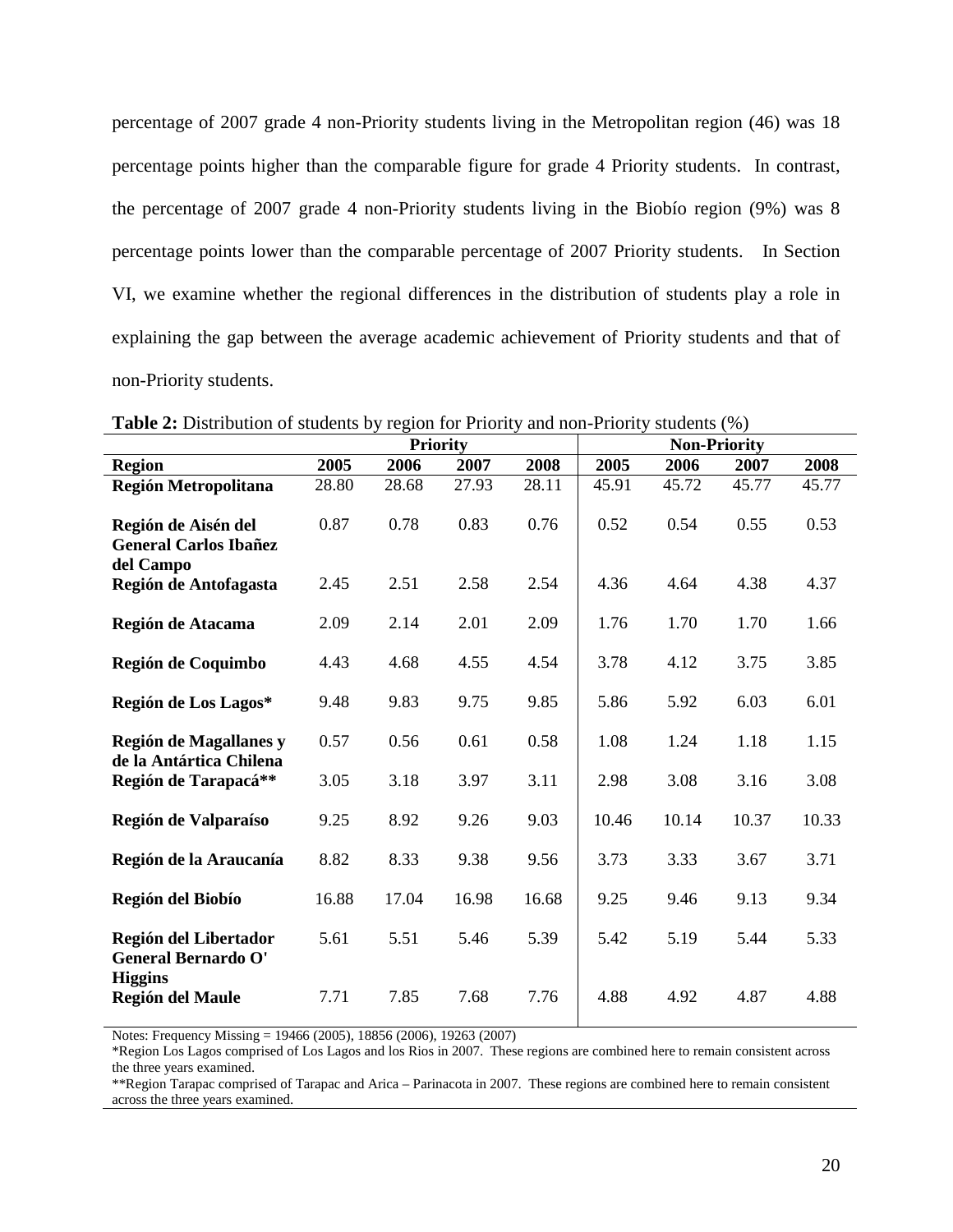## <span id="page-20-0"></span>**IV.Data on Students and Schools**

In conducting the analyses reported in this paper, we made use of information on all students who were in grade 4 in Chile in 2005, 2006, or 2007, for whom we had a valid indicator of Priority status. The number of students included in our analysis sample in each year constitutes more than 92 percent of the total number of students enrolled in grade 4 in Chilean schools at the end of that year. For some students, test score information was totally or partially missing. For example, a student may have taken the Spanish examination but not the mathematics examination. [Table 3](#page-20-1) lists the number of students included in our analysis sample in each year, the percentage of Priority students, the percentage of Chile Solidario students, and the percentage of students that have scores on each of the three SIMCE tests.

<span id="page-20-1"></span>**Table 3:** Sample sizes and descriptive statistics regarding valid measures of priority status and academic achievement, 2005 – 2007.

| Year                      | 2005    | 2006    | 2007    |
|---------------------------|---------|---------|---------|
| $\mathbf N$               | 268,513 | 266,256 | 256,186 |
| % Priority                | 39.94   | 40.31   | 39.60   |
| % Chile Solidario         | 11.19   | 11.37   | 11.23   |
| % valid Spanish score     | 91.77   | 90.40   | 91.92   |
| % valid mathematics score | 91.70   | 90.38   | 92.03   |
| % valid science score     | 91.72   | 90.37   | 91.93   |

[Table 4](#page-21-0) lists the total number of schools serving grade 4 students in each year, and the number (and the percentage of all schools) of each school type. Over the three year period the total number of schools declined by 120, from 8355 to 8235, reflecting the drop in student enrollment. However, the mix of schools changed markedly during this period, with the number of municipal schools declining by 5 percent and the number of subsidized private schools increasing by 5 percent. The number of fee-charging private schools that did not participate in the school voucher program remained quite stable, with 432 in operation in 2005 and 429 in 2007. During this period 14 schools switched their status from fee-paying private schools that did not participate in the voucher program to subsidized private schools that do participate.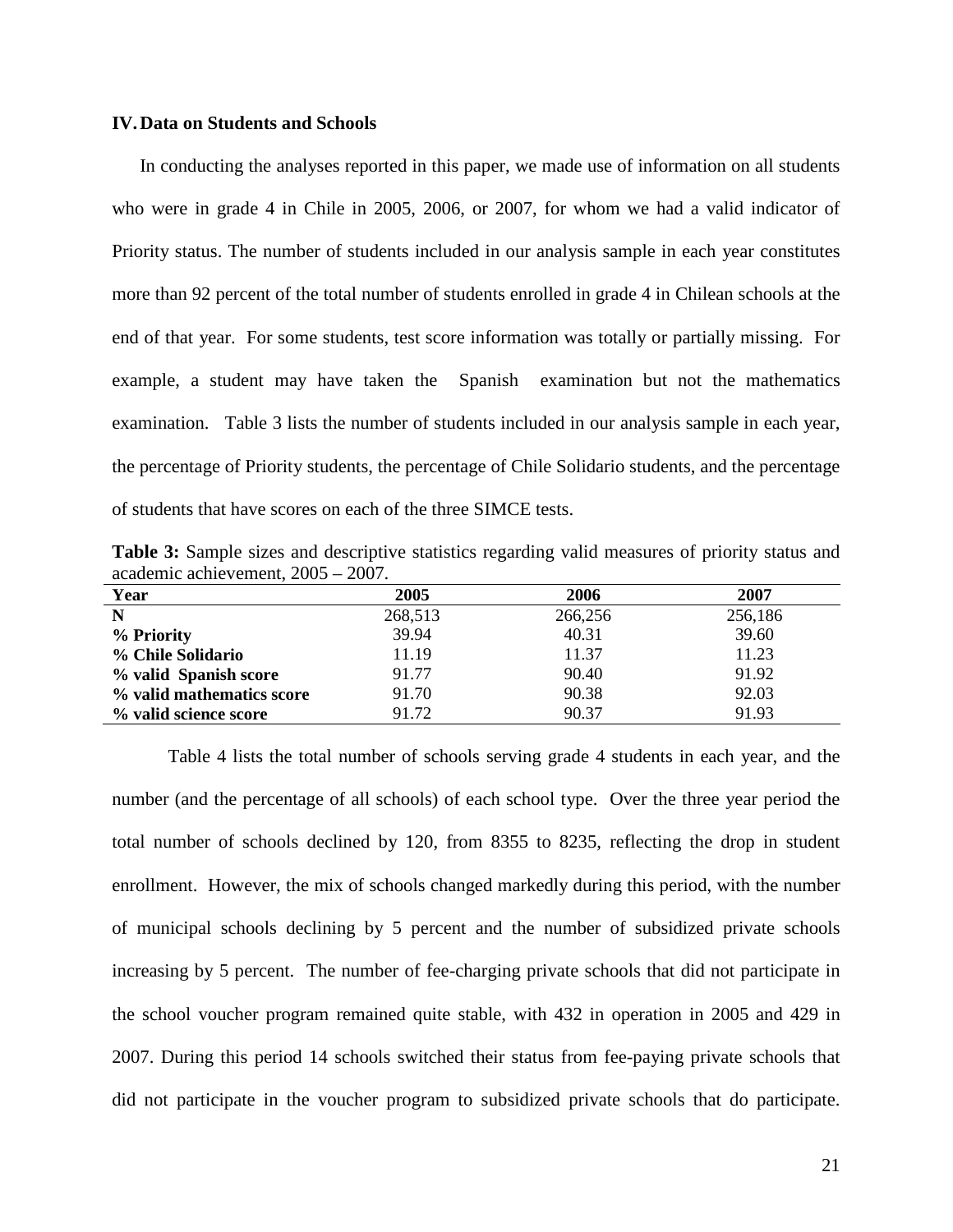Since SEP alters the incentives for private schools to participate in the voucher program and the incentives to enroll Priority students, it will be important to examine whether the introduction of SEP results in changes in trends in the distribution of school types and in the mix of students served by subsidized private schools.

| <b>Table <math>\pi</math>.</b> INDITIOUR OF SCHOOLS SCIVING grade $\pi$ stadents and distribution of schools by school type |             |             |             |  |  |  |
|-----------------------------------------------------------------------------------------------------------------------------|-------------|-------------|-------------|--|--|--|
| Year                                                                                                                        | 2005        | 2006        | 2007        |  |  |  |
| N schools                                                                                                                   | 8355        | 8266        | 8235        |  |  |  |
| N municipal $(\% )$                                                                                                         | 5030        | 4881        | 4771        |  |  |  |
|                                                                                                                             | $(60.20\%)$ | $(59.05\%)$ | $(57.94\%)$ |  |  |  |
| N subsidized private $(\% )$                                                                                                | 2893        | 2967        | 3035        |  |  |  |
|                                                                                                                             | (34.63%)    | (35.89%)    | (36.85%)    |  |  |  |
| N unsubsidized private $(\% )$                                                                                              | 432         | 418         | 429         |  |  |  |
|                                                                                                                             | (5.17%)     | $(5.06\%)$  | $(5.21\%)$  |  |  |  |

<span id="page-21-0"></span>**Table 4:** Number of schools serving grade 4 students and distribution of schools by school type

[Table 5](#page-23-0) provides information for the years 2005-2007 on the distribution across school types of three groups of students: Priority students, Chile Solidario students, and non-Priority students. The figures in the table reveal two striking patterns. First, the distribution of school types for Priority students is very different from that of non-Priority students. While approximately twothirds of Priority students attend municipal schools, less than 40% of non-Priority students do so. In contrast, only about one in three Priority students attend a private school while about two out of three non-Priority students do so. About 10 percent of non-Priority students attend unsubsidized private schools, which tend to have high fees, while almost no Priority students attend these schools. The segregation of students by socio-economic status is even more evident for Chile Solidario students, the most economically disadvantaged Priority students; threefourths of this group attend municipal schools, while only approximately 25% attend private schools.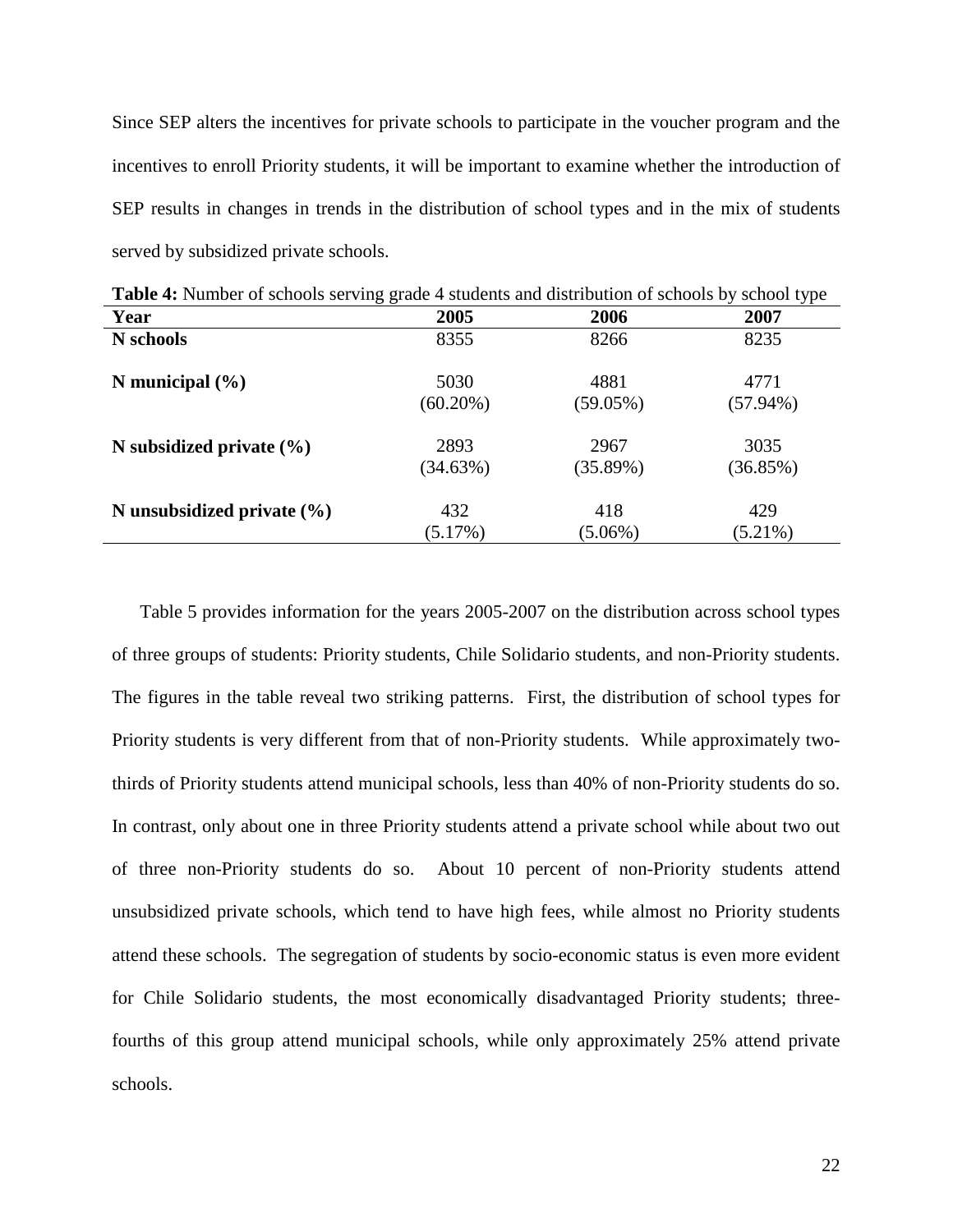The second pattern illustrated in [Table 5](#page-23-0) is that, for all student groups, the percentage of students attending municipal schools is declining and the percentage attending subsidized private schools is growing. The rates of change are somewhat different, however. We fitted linear regression models to estimate the rates of change, as follows:

$$
\% STUDENTS = \hat{\beta}_0 + \hat{\beta}_1 TIME + \hat{\beta}_2 MUNICIPAL + \hat{\beta}_3 SUBPRIVATE + \hat{\beta}_4 MUNICIPALxTIME + \hat{\beta}_5 SUBPRIVATExTIME
$$

where,

 $\hat{\beta}_1$  represents the estimated trend in proportion of students attending unsubsidized private schools,

 $\hat{\beta}_1 + \hat{\beta}_4$  represents the estimated trend in proportion of students attending municipal schools, and

 $\hat{\beta}_1 + \hat{\beta}_5$  represents the estimated trend in the proportion of students attending subsidized private schools, and

In fitting this model, all observations were weighted by the inverse of the variance of the measures of proportion to account for the precision with which each proportion was estimated. This model was fitted separately for non-priority students, all non-priority students, and Chile Solidario students.

One assumption implicit in our methodology is that the trend over time is linear. This assumption is necessary because we have outcome data for only three years prior to the introduction of SEP. Our examination of the point estimates for each outcome verified that the average values changed only very slowly. For that reason, we do not feel that the assumption of linearity is a serious constraint on our analysis.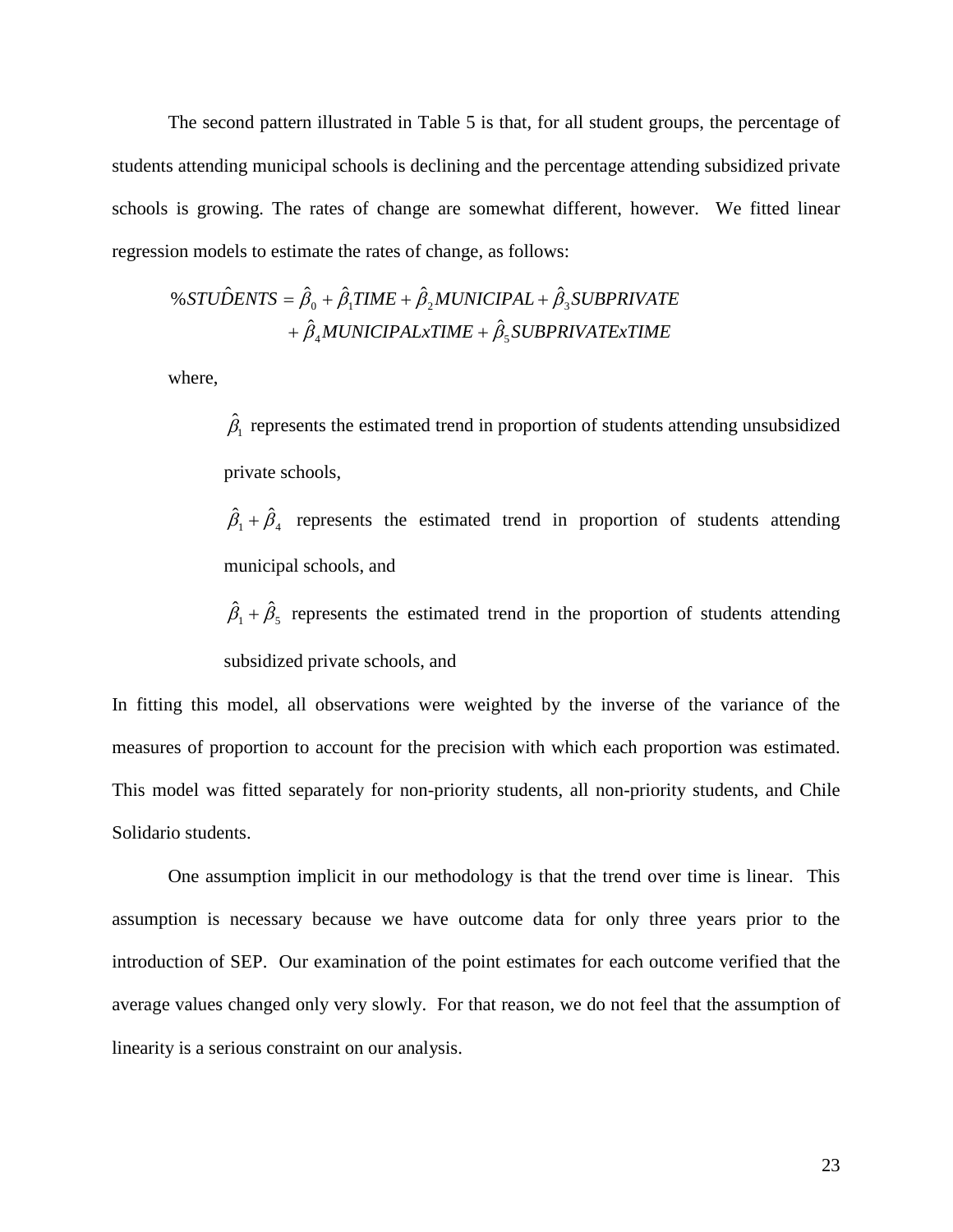Over the three year period, the percentage of Priority students attending subsidized private schools grew at an estimated rate of 0.8 percentage points per year. The corresponding rate of increase for Chile Solidario students was also 0.8 percentage points per year. In contrast, the estimated rate of increase for non-Priority students was 1.9 percentage points per year.

|                     | <b>Example 2.</b> Distribution of stations by sensor type and state states |                      |             |                        |                 |             |              |                 |             |  |
|---------------------|----------------------------------------------------------------------------|----------------------|-------------|------------------------|-----------------|-------------|--------------|-----------------|-------------|--|
|                     | <b>All Priority</b>                                                        |                      |             | <b>Chile Solidario</b> |                 |             | Non-priority |                 |             |  |
|                     |                                                                            | <b>Students</b>      |             |                        | <b>Students</b> |             |              | <b>Students</b> |             |  |
|                     | 2005                                                                       | 2006                 | 2007        | 2005                   | 2006            | 2007        | 2005         | 2006            | 2007        |  |
|                     |                                                                            |                      |             | <b>School type</b>     |                 |             |              |                 |             |  |
| <b>Municipal</b>    | 72253                                                                      | 70822                | 66781       | 22531                  | 22340           | 21092       | 63199        | 58771           | 54312       |  |
|                     |                                                                            | $(67.36\%)(65.98\%)$ | (65.83%)    | $(75.02\%)$            | (73.77%)        | $(73.34\%)$ | (39.19%)     | $(36.98\%)$     | $(35.10\%)$ |  |
|                     |                                                                            |                      |             |                        |                 |             |              |                 |             |  |
| <b>Subsidized</b>   | 34906                                                                      | 36468                | 34645       | 7496                   | 7940            | 7667        | 80847        | 83054           | 83469       |  |
| <b>Private</b>      |                                                                            | $(32.54\%)(33.97\%)$ | (34.15%)    | $(24.96\%)$            | $(26.22\%)$     | $(26.66\%)$ | $(50.14\%)$  | (52.26%)        | $(53.94\%)$ |  |
|                     |                                                                            |                      |             |                        |                 |             |              |                 |             |  |
| <b>Unsubsidized</b> | 97                                                                         | 48                   | 20          |                        | 2               | 2           | 17211        | 17093           | 16959       |  |
| <b>Private</b>      | $(0.09\%)$                                                                 | $(0.04\%)$           | $(0.02\%)$  | $(0.02\%)$             | $(0.01\%)$      | $(0.01\%)$  | (10.67%)     | (10.76%)        | $(10.96\%)$ |  |
|                     |                                                                            |                      |             | <b>School location</b> |                 |             |              |                 |             |  |
| <b>Non-rural</b>    | 84534                                                                      | 84585                | 79841       | 21254                  | 21416           | 20488       | 148706       | 147146          | 143738      |  |
|                     | $(78.82\%)$                                                                | $(78.80\%)$          | $(78.70\%)$ | $(70.77\%)$            | $(70.72\%)$     | $(71.24\%)$ | $(92.22\%)$  | (92.59%)        | (92.89%)    |  |
|                     |                                                                            |                      |             |                        |                 |             |              |                 |             |  |
| <b>Rural</b>        | 22722                                                                      | 22753                | 21605       | 8780                   | 8866            | 8273        | 12551        | 11772           | 11002       |  |
|                     | $(21.18\%)$                                                                | $(21.20\%)$          | $(21.30\%)$ | (29.23%)               | (29.28%)        | (28.76%)    | $(7.78\%)$   | $(7.41\%)$      | $(7.11\%)$  |  |
|                     |                                                                            |                      |             |                        |                 |             |              |                 |             |  |

<span id="page-23-0"></span>**Table 5:** Distribution of students by school type and SEP status

To predict what the distribution across schools would have been in 2008 for each of the three student groups had SEP not been introduced, we will extrapolate trends from the fitted linear models to generate predictions and associated 95% confidence intervals.<sup>[8](#page-23-1)</sup>

<span id="page-23-1"></span><sup>&</sup>lt;sup>8</sup> Given that we estimate a separate slope for each type of school, it would have been equally possible to estimate separate models by school type. A benefit of utilizing this fully interacted model is that it allows us to make a unified set of predictions regarding the distribution of students by school type in 2008. One mechanism through which SEP may improve the achievement of Priority students is by increasing the choice of schools in which their parents can afford to enroll them. Since SEP may result in changes in the distribution of schools that Priority students, Chile Solidario students, and non-Priority students attend, it is important to have predictions of the counterfactual 2008 distributions of school types for each of these groups of students. In our modeling approach, time was coded as -3, -2, and -1 so that the intercept terms estimated by the model fitting process would yield our 2008 predictions. We constrained the model so that the estimated proportions of students in each type of school in 2008 summed to 1.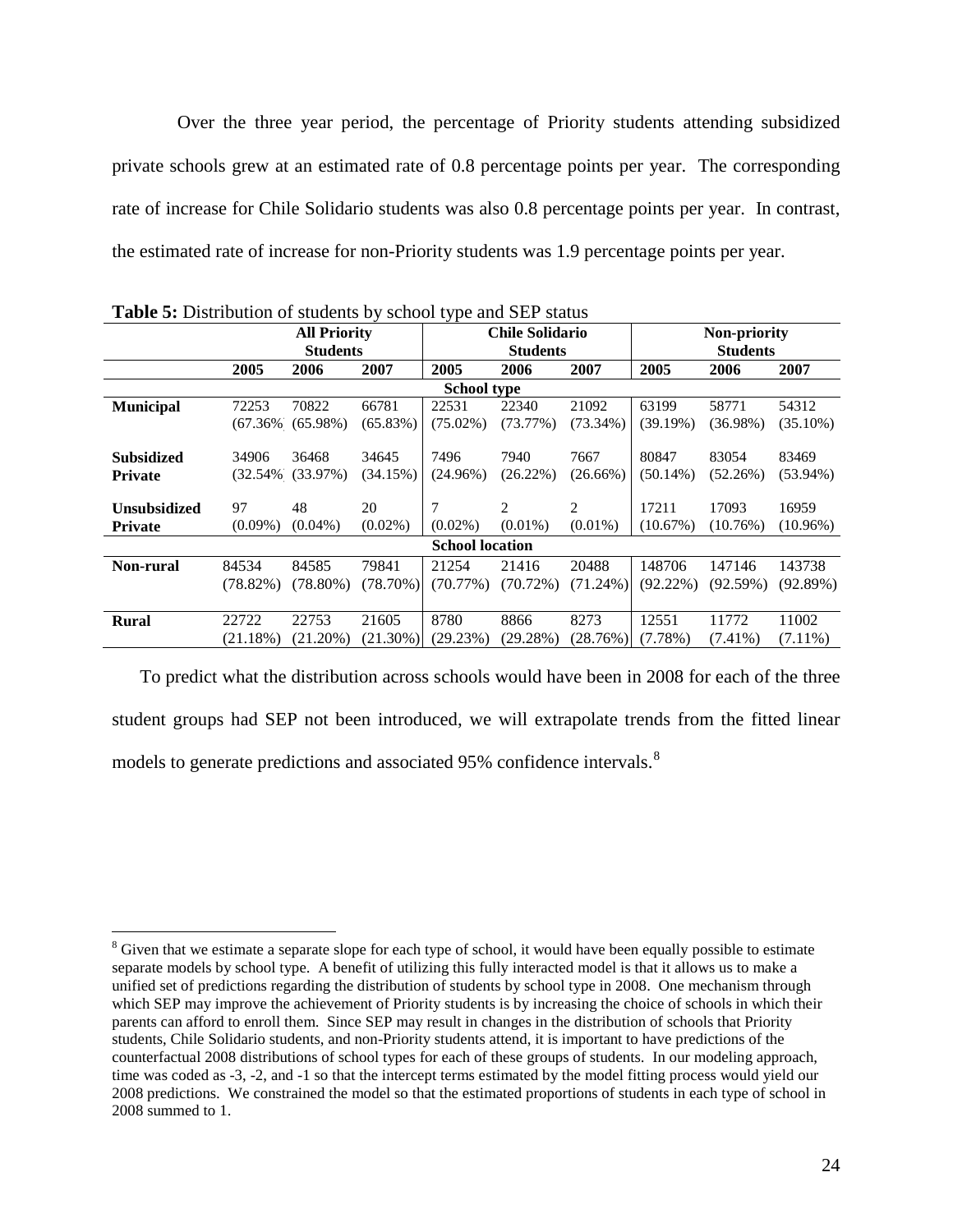## <span id="page-24-0"></span>**V. The Distribution of Student Test Scores of Priority Students and Non-Priority Students**

[Table 6](#page-25-0) presents descriptive statistics on the performances of Priority students, Chile Solidario students, and non-Priority students on the 2005, 2006, and 2007 SIMCE Spanish examination. [Table 7](#page-25-1) and [Table 8](#page-25-2) provide the analogous information for the mathematics and science examinations. The scores are reported in an IRT-scaled metric, designed to have a standard deviation of 50 points. As the descriptive statistics in the tables indicate, the average score of Priority students on each of the examinations is approximately one-half a standard deviation below that of non-Priority students, and the average score of Chile Solidario students is about 0.6 standard deviations below that of non-Priority students.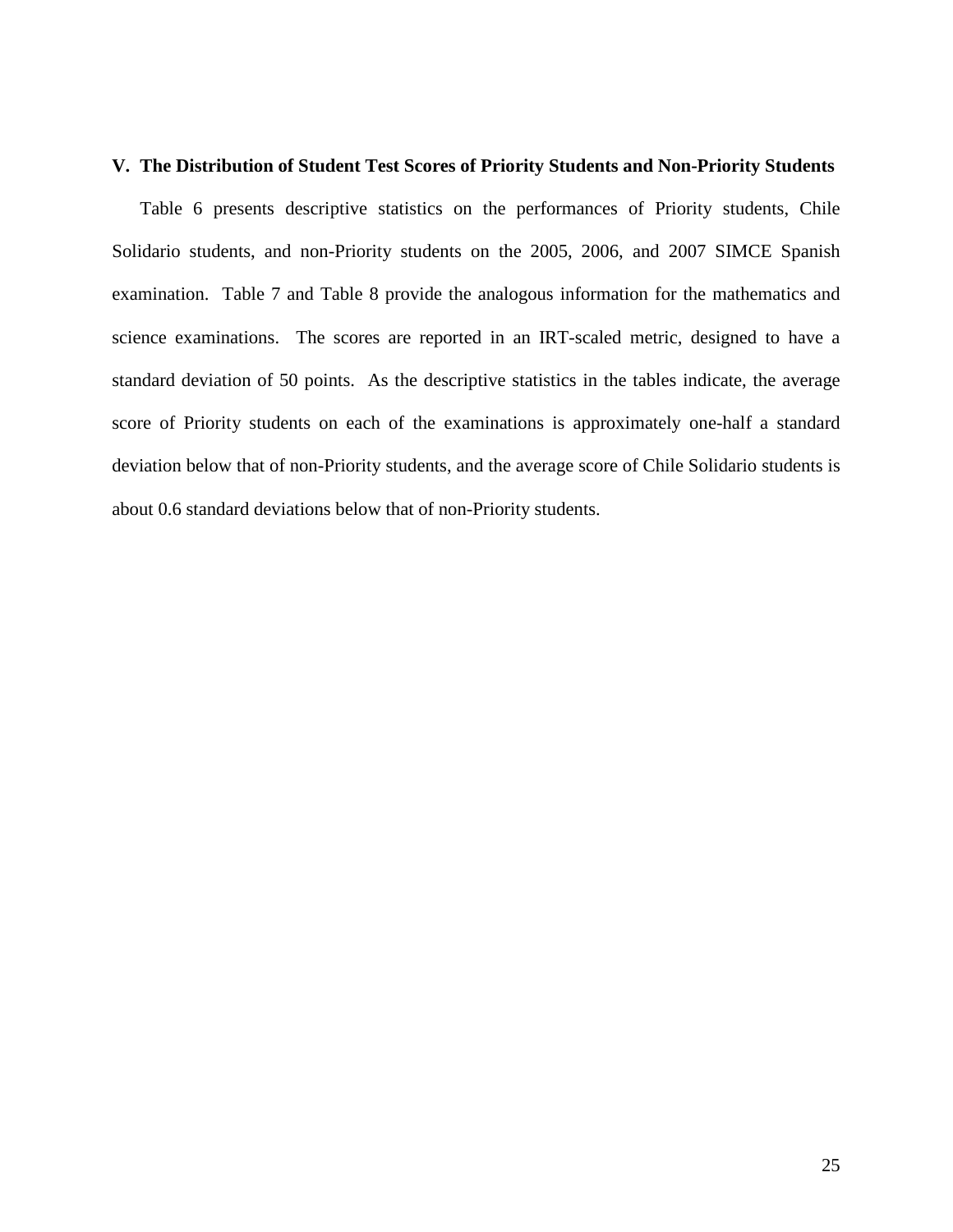| <b>SEP</b>             | Year | N      | <b>N</b> Miss | <b>Mean</b> | <b>Median</b> | <b>SD</b> | Min    | <b>Max</b> |
|------------------------|------|--------|---------------|-------------|---------------|-----------|--------|------------|
| <b>Priority</b>        | 2005 | 97259  | 9997          | 241.29      | 244.48        | 51.34     | 104.02 | 364.77     |
|                        | 2006 | 95243  | 12095         | 240.10      | 241.39        | 51.95     | 102.93 | 373.44     |
|                        | 2007 | 90924  | 10522         | 240.38      | 240.67        | 50.94     | 110.77 | 379.35     |
| <b>Chile Solidario</b> | 2005 | 26244  | 3790          | 229.65      | 231.29        | 49.56     | 104.02 | 364.77     |
|                        | 2006 | 25978  | 4304          | 230.14      | 230.41        | 50.12     | 103.92 | 373.44     |
|                        | 2007 | 24930  | 3831          | 230.94      | 229.72        | 48.57     | 111.02 | 379.35     |
|                        |      |        |               |             |               |           |        |            |
| <b>Non-Priority</b>    | 2005 | 149162 | 12095         | 264.92      | 271.28        | 52.40     | 103.11 | 397.18     |
|                        | 2006 | 145448 | 13470         | 262.04      | 267.04        | 53.33     | 101.86 | 373.44     |
|                        | 2007 | 144563 | 10177         | 263.68      | 267.40        | 53.19     | 109.64 | 379.35     |

<span id="page-25-0"></span>**Table 6:** Descriptive statistics on test performance for Priority, Chile Solidario and non-Priority students, Spanish assessment, 2005, 2006, 2007

<span id="page-25-1"></span>**Table 7:** Descriptive statistics on test performance for Priority, Chile Solidario and non-Priority students, mathematics assessment, 2005, 2006, 2007

| <b>SEP</b>             | Year | N      | <b>N</b> Miss | <b>Mean</b> | <b>Median</b> | <b>SD</b> | Min   | <b>Max</b> |
|------------------------|------|--------|---------------|-------------|---------------|-----------|-------|------------|
| <b>Priority</b>        | 2005 | 97114  | 10142         | 232.40      | 232.44        | 53.30     | 90.83 | 363.62     |
|                        | 2006 | 95143  | 12195         | 231.98      | 232.58        | 54.50     | 75.84 | 359.43     |
|                        | 2007 | 91018  | 10428         | 229.16      | 228.26        | 54.06     | 87.10 | 369.55     |
|                        |      |        |               |             |               |           |       |            |
| <b>Chile Solidario</b> | 2005 | 26165  | 3869          | 220.43      | 218.68        | 51.74     | 91.23 | 363.62     |
|                        | 2006 | 25944  | 4338          | 219.71      | 219.11        | 52.99     | 75.84 | 359.43     |
|                        | 2007 | 24923  | 3838          | 217.21      | 214.73        | 51.73     | 87.74 | 369.55     |
|                        |      |        |               |             |               |           |       |            |
| <b>Non-Priority</b>    | 2005 | 149114 | 12143         | 257.66      | 262.06        | 54.32     | 90.70 | 363.62     |
|                        | 2006 | 145491 | 13427         | 258.13      | 262.32        | 54.29     | 74.27 | 359.43     |
|                        | 2007 | 144751 | 9989          | 256.67      | 259.79        | 55.23     | 89.14 | 369.55     |

<span id="page-25-2"></span>**Table 8:** Descriptive statistics on test performance for Priority, Chile Solidario and non-Priority students, science assessment, 2005, 2006, 2007

| <b>SEP</b>             | Year | N      | N Miss | <b>Mean</b> | <b>Median</b> | <b>SD</b> | Min    | <b>Max</b> |
|------------------------|------|--------|--------|-------------|---------------|-----------|--------|------------|
| <b>Priority</b>        | 2005 | 97108  | 10148  | 240.79      | 242.93        | 52.11     | 107.22 | 363.69     |
|                        | 2006 | 95087  | 12251  | 241.59      | 242.45        | 52.06     | 96.63  | 361.54     |
|                        | 2007 | 90892  | 10554  | 233.84      | 232.76        | 47.04     | 115.86 | 364.72     |
| <b>Chile Solidario</b> | 2005 | 26152  | 3882   | 226.98      | 226.87        | 50.67     | 107.22 | 363.69     |
|                        | 2006 | 25910  | 4372   | 228.98      | 228.52        | 50.26     | 96.63  | 361.54     |
|                        | 2007 | 24889  | 3872   | 222.68      | 220.30        | 44.43     | 115.86 | 364.72     |
|                        |      |        |        |             |               |           |        |            |
| <b>Non-Priority</b>    | 2005 | 149179 | 12078  | 267.71      | 272.50        | 51.79     | 106.46 | 363.69     |
|                        | 2006 | 145516 | 13402  | 268.43      | 272.25        | 52.05     | 96.63  | 361.54     |
|                        | 2007 | 144626 | 10114  | 260.49      | 262.36        | 49.04     | 114.07 | 364.72     |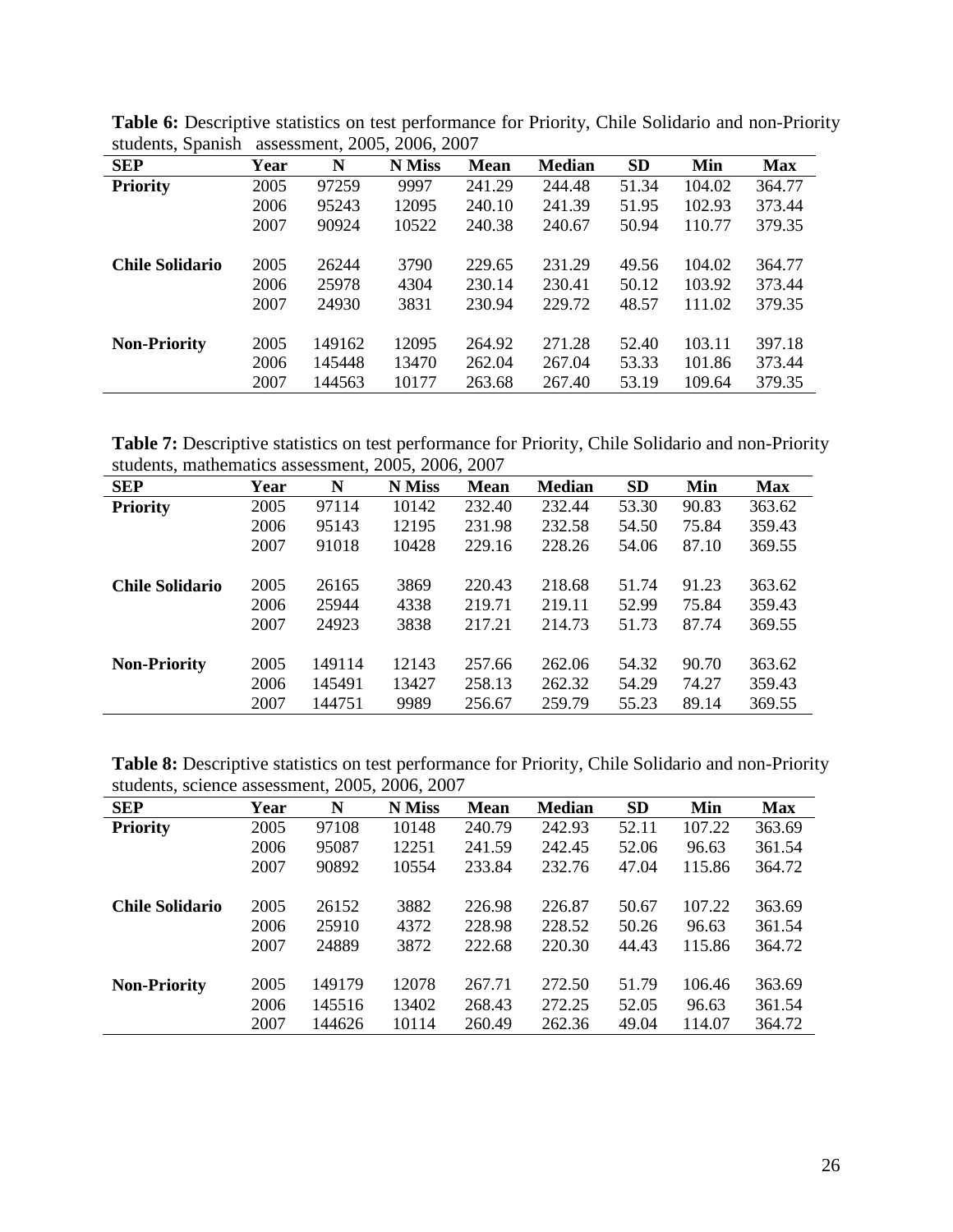[Figure 6](#page-28-0) provides density curves for the distributions of scores on the Spanish test in 2005, 2006, and 2007 for Priority students, Chile Solidario students, and non-Priority students. The vertical lines in the middle of the distributions show the means in each year. [Figure 7](#page-29-0) and [Figure](#page-30-0)  [8](#page-30-0) provide the analogous information for scores on the mathematics examination and the science examination respectively. Notice that the right hand tail of the distributions for non-Priority students has considerable "wobble," indicating an unexpectedly high density of scores at the top of the test score distribution. This is especially the case for the distribution of non-Priority students' scores on the science examination. The explanation is that an unexpectedly large percentage of non-Priority students answered almost all of the questions correctly on the examination. Notice also that there is much less "wobble" in the distributions of scores for Priority students.

[Figure 6](#page-28-0) illustrates that the distributions of Priority students' scores on the Spanish examination in 2005, 2006, and 2007 are very similar. This is also the case for the score distributions of Chile Solidario students. [Figure 7](#page-29-0) illustrates that the same pattern holds for the distributions of scores of these groups on the mathematics examination. These patterns provide reassurance that extrapolation of the means of these distributions to 2008 will provide good estimates of counterfactual mean test scores on these examinations for Priority students and Chile Solidario students. In contrast, the distribution of scores on the science examination is much less stable across the three years for each group of students. For example, as shown in [Table 8,](#page-25-2) the average score for Priority students on the SIMCE science examination is almost 8 points lower in 2007 than in 2006, and the standard deviation in the scores is five points lower. Similar patterns hold for Chile Solidario students and Priority students. For this reason we have somewhat less confidence in our estimates of the counterfactual 2008 average scores on the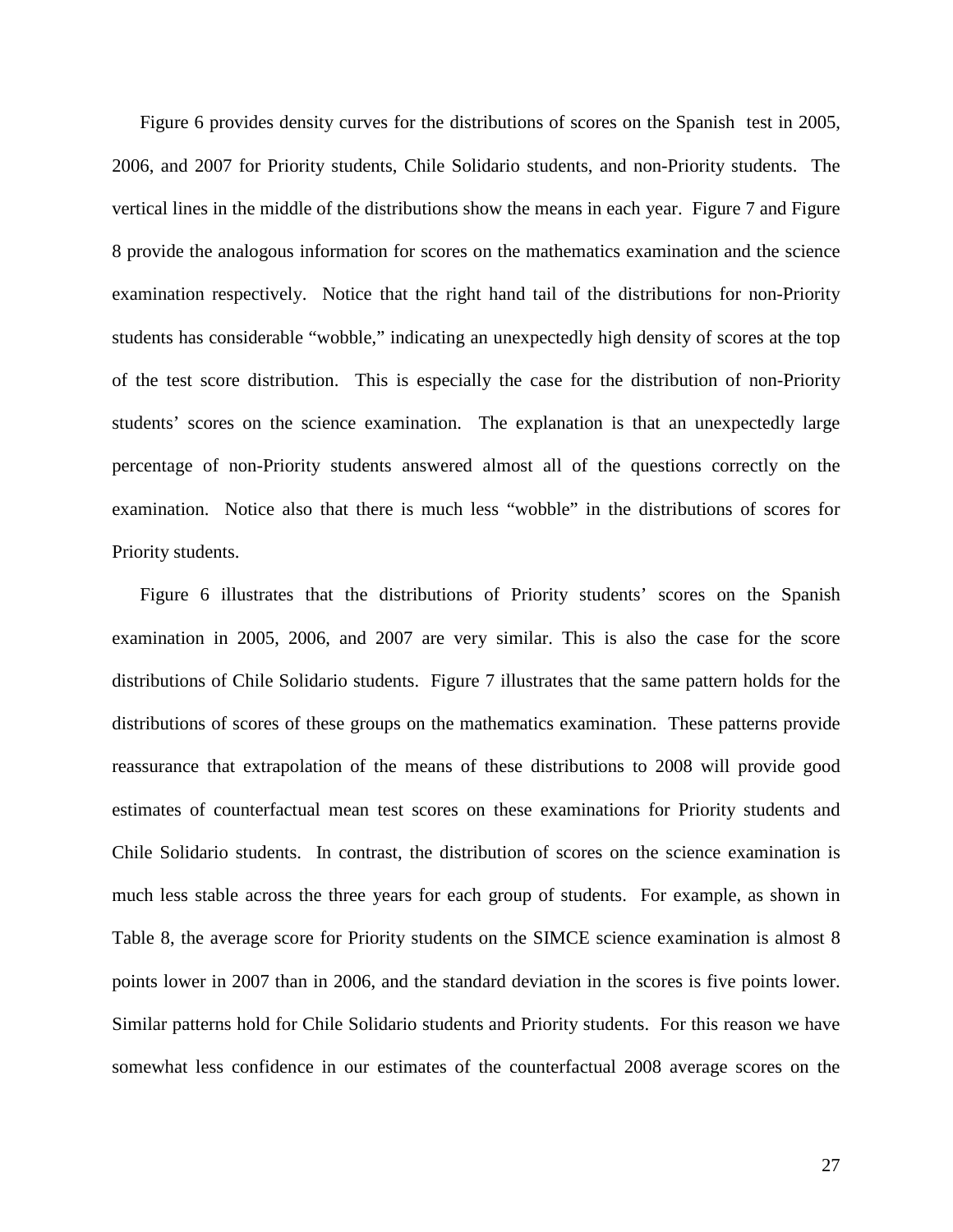science examination than we have in the estimates of the counterfactual 2008 average scores on the Spanish and mathematics examinations.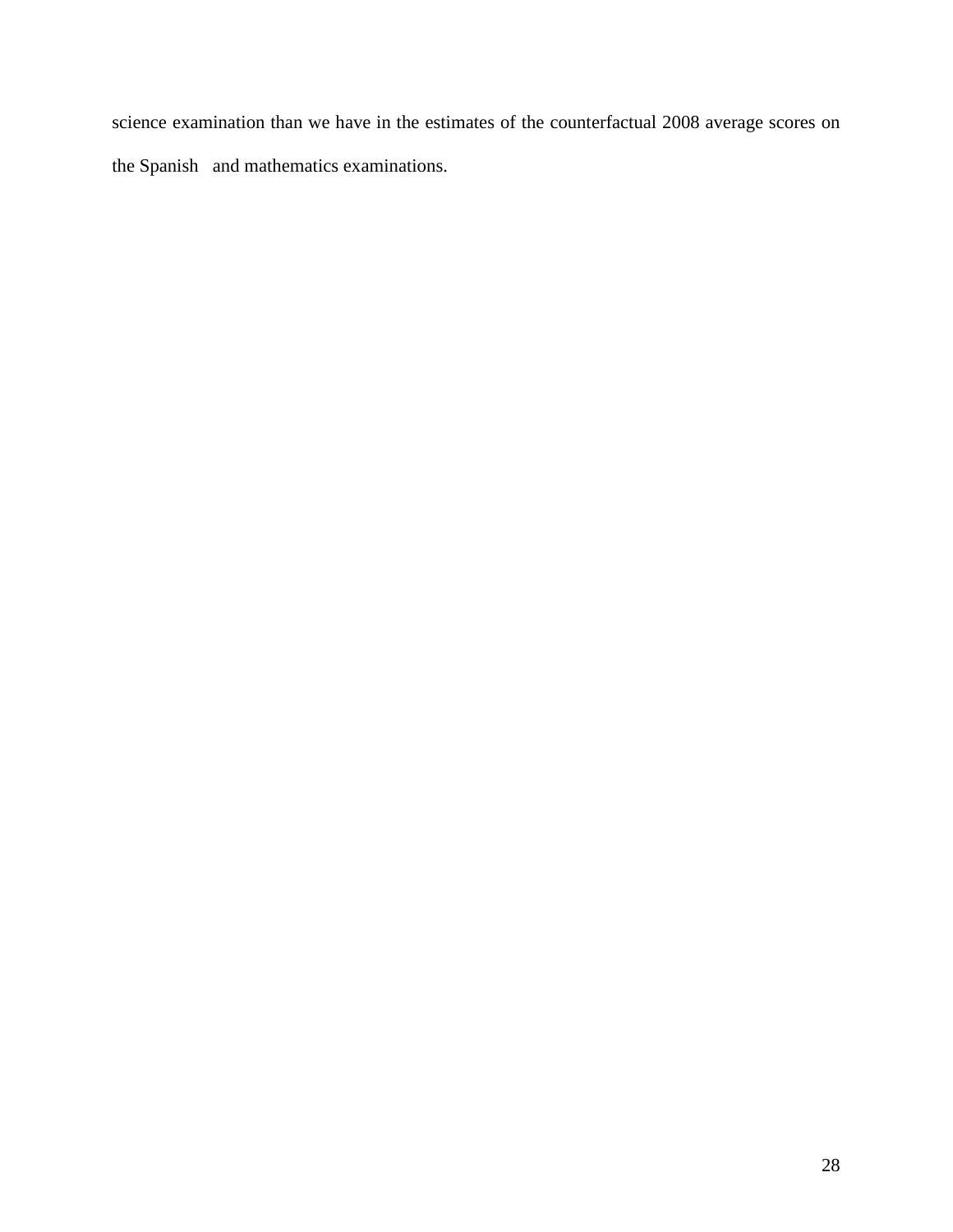

<span id="page-28-0"></span>Figure 6: Distributions of Spanish test scores for Priority, Chile Solidario and non-Priority students, 2005, 2006 and 2007 (vertical lines represent means by year)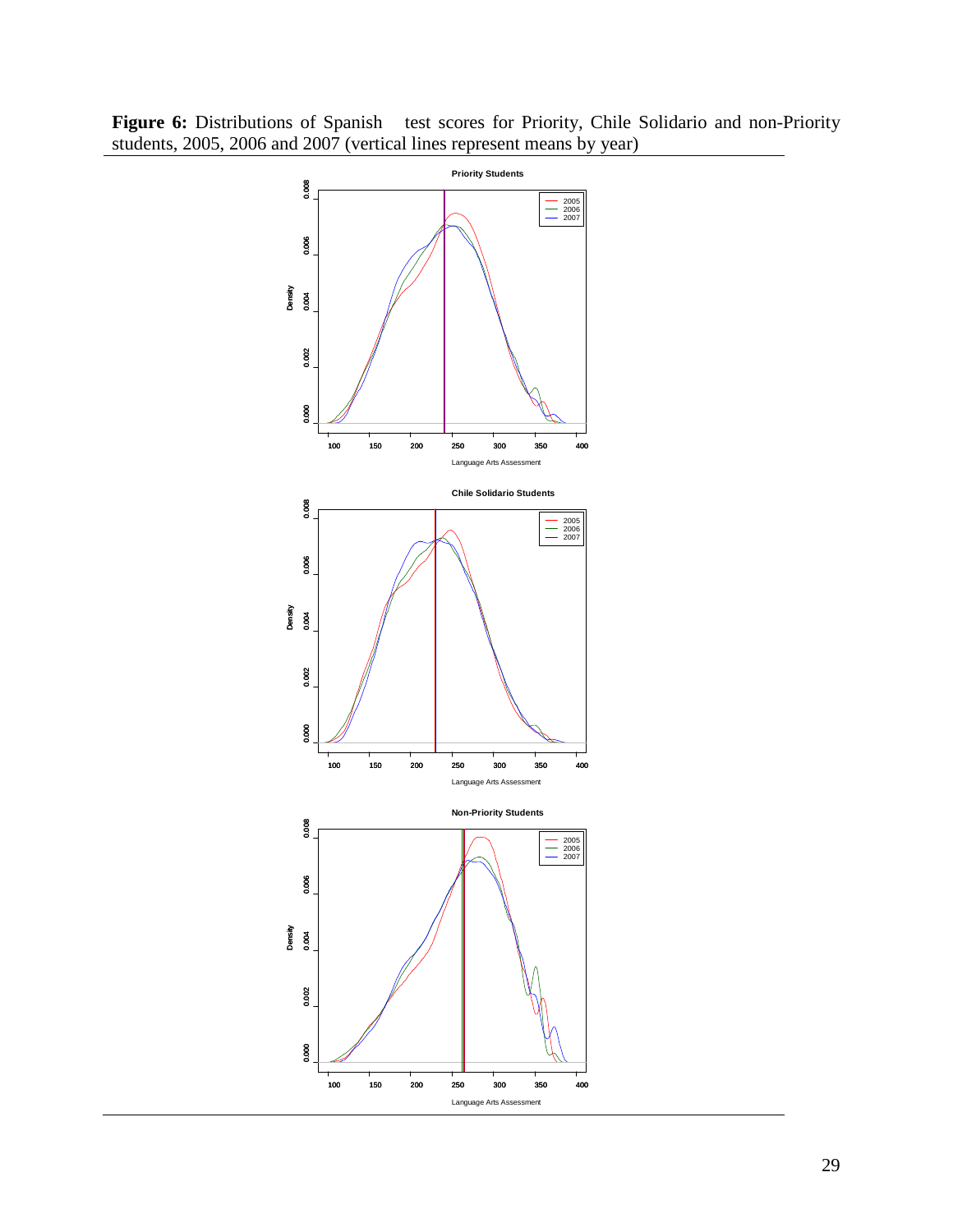

<span id="page-29-0"></span>**Figure 7:** Distributions of mathematics test scores for Priority, Chile Solidario and non-Priority students, 2005, 2006 and 2007 (vertical lines represent means by year)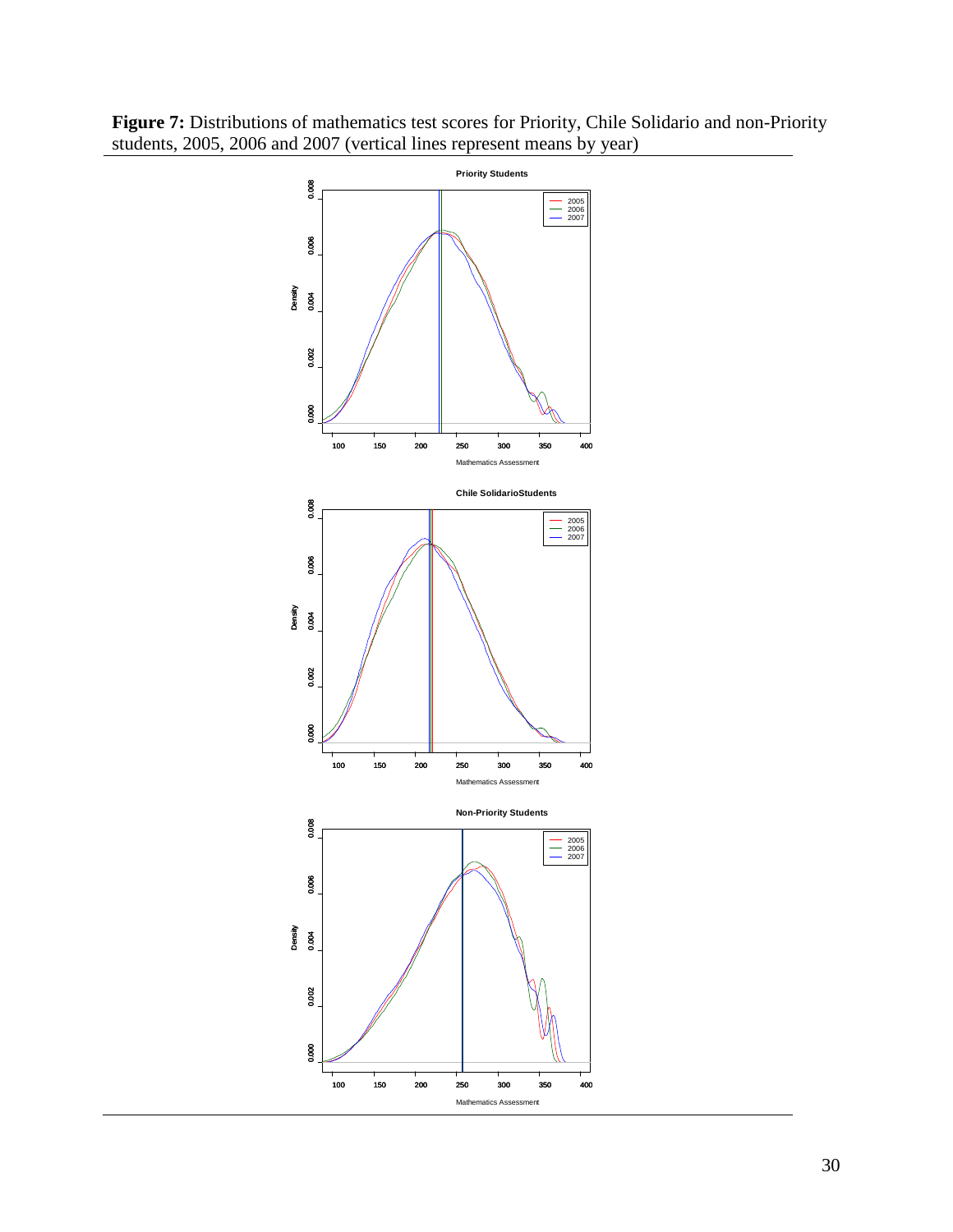

<span id="page-30-0"></span>**Figure 8:** Distributions of science test scores for Priority, Chile Solidario and non-Priority students, 2005, 2006 and 2007 (vertical lines represent means by year)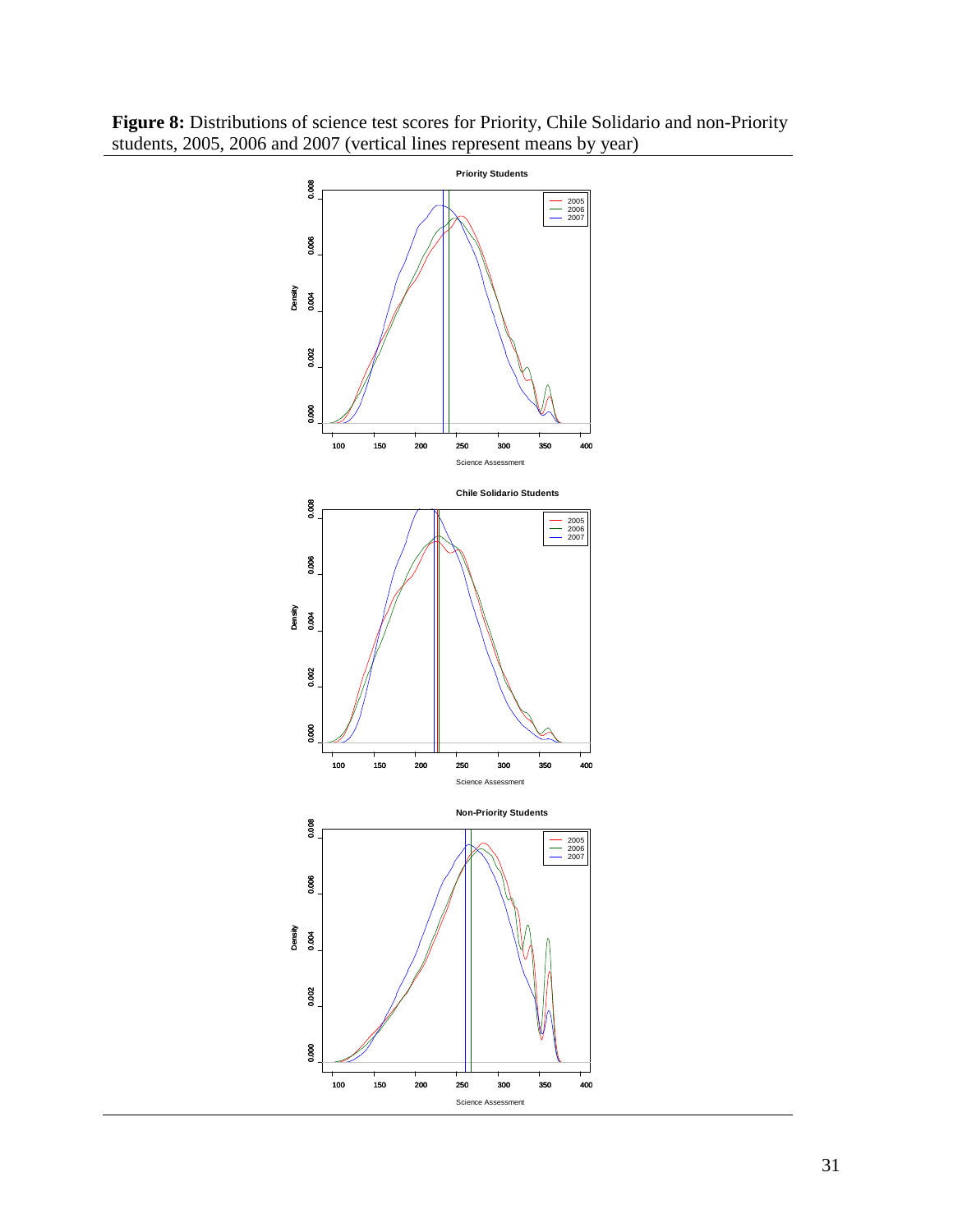To create our estimates of 2008 counterfactual average test scores for each group, we will fit multiple regression models with linear time trends using 2005-2007 data for all students in each of three groups (Priority students, Chile Solidario students, and non-Priority students). For example, we will fit the following prediction model to estimate trends for Priority and non-Priority students:<sup>[9](#page-31-1)</sup>

$$
SC\hat{O}RE = \hat{\beta}_0 + \hat{\beta}_1 TIME + \hat{\beta}_2 PRIORITY + \hat{\beta}_3 PRIORITYxTIME
$$

Where,

 $\hat{\beta}_1$  represents the estimated trend in a given test score for non-Priority students, and

 $\hat{\beta}_1 + \hat{\beta}_2$  represents the estimated trend in a given test score for Priority students.<sup>[10](#page-31-2)</sup>

We will then use the estimated coefficients from these fitted regression models to predict counterfactual average test scores and associated confidence intervals for 2008 for each group on each of the three examinations.

### <span id="page-31-0"></span>**VI.Test Score Gaps and their Decomposition**

There is one significant limitation of predicting 2008 counterfactual average test scores for Priority students by extrapolating from the trends in the average test scores of Priority students over the previous three years. This limitation is the implicit assumption that year-to-year

<span id="page-31-1"></span><sup>&</sup>lt;sup>9</sup> As the equation indicates, we assume a linear specification for trends in time. This assumption is driven by necessity, given that we have relatively few years of data from the period before SEP was initiated. In addition, it should be noted that we are not including other covariates in this model. The reason is that other possible covariates, such as family income, contribute to the definition of Priority status. Consequently, it would be confusing to estimate counterfactual predictions of test scores for Priority students, conditional on their family incomes.

<span id="page-31-2"></span> $10$  For all such models, robust standard errors will be calculated to account for the clustering of students within schools.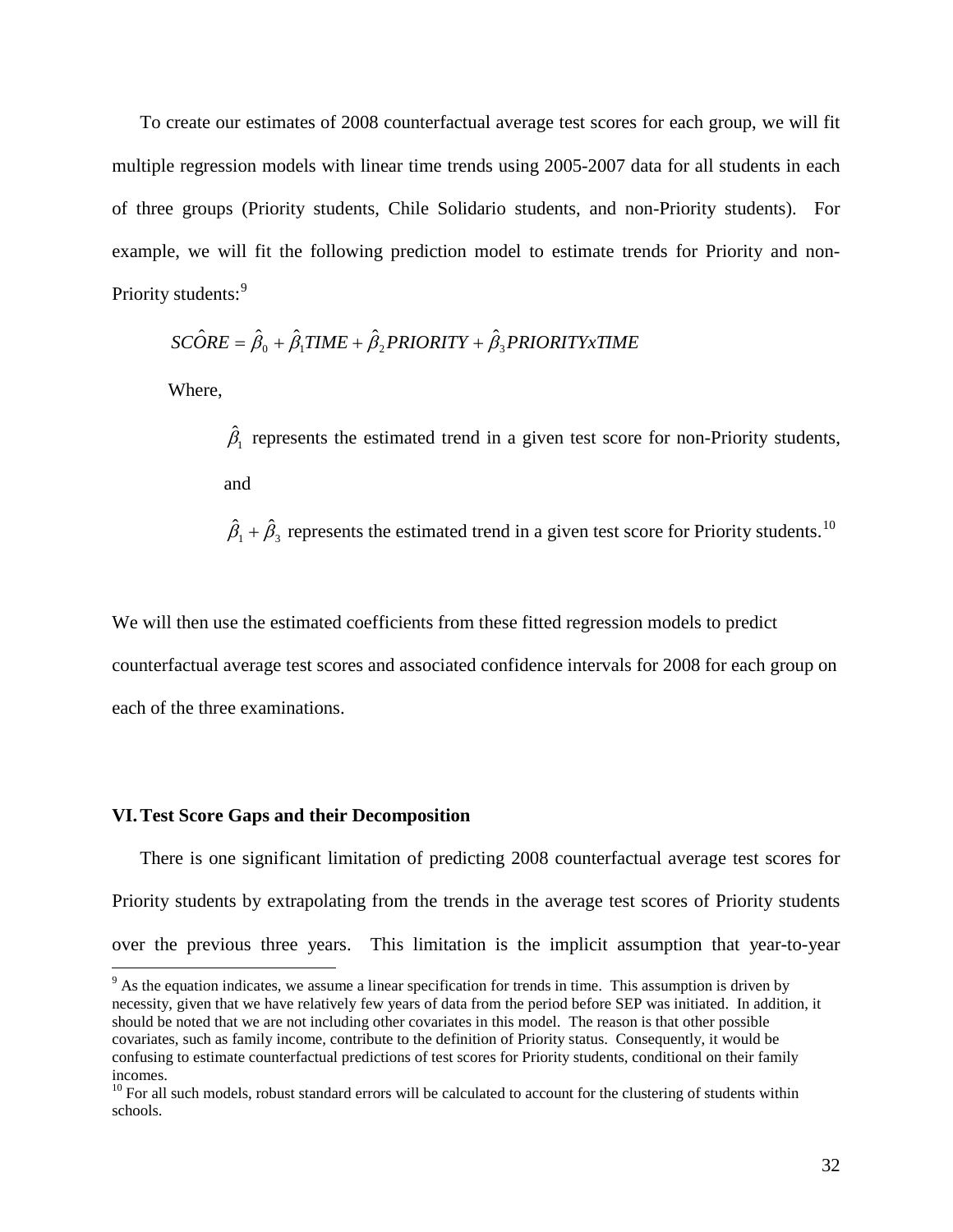differences in the average scores of Priority students reflect real differences in the average achievement level of Priority students rather than year-to-year differences in the tests or the way they are scored.

One way to adjust for the year-to-year differences in the difficulty of the tests is to examine the trend in the gap between the average score of Priority students (or Chile Solidarity students) and the average score of non-Priority students who took the same test in the same year. **[Table 9](#page-32-0)** displays these gaps for each test for the years 2005 – 2007.

|                                       | 2005     | 2006     | 2007     |  |
|---------------------------------------|----------|----------|----------|--|
| <b>Priority vs. Non-Priority Gap</b>  |          |          |          |  |
| Spanish                               | $-23.63$ | $-21.94$ | $-23.30$ |  |
| Mathematics                           | $-25.26$ | $-26.15$ | $-27.51$ |  |
| Science                               | $-26.92$ | $-26.84$ | $-26.65$ |  |
| <b>Solidario vs. Non-Priority Gap</b> |          |          |          |  |
| Spanish                               | $-35.27$ | $-31.90$ | $-32.74$ |  |
| Mathematics                           | $-37.23$ | $-38.42$ | $-39.46$ |  |
| Science                               | $-40.73$ | $-39.45$ | $-37.81$ |  |

<span id="page-32-0"></span>**Table 9:** Gaps (2005-2007) and in average achievement between Priority and non-Priority students

Note: We will fit linear regression models to estimate counterfactual gaps and associated 95% confidence intervals for 2008. In so doing, we will adjust standard errors for the non-independence of observations due to the clustering of students within schools. This adjustment does not impact the point estimate predictions but will result in somewhat wider confidence intervals around those predictions.

To explore the sources of achievement gaps between Priority and non-Priority students, we employed the methodology developed by Reardon (2007) and explained in detail in Page,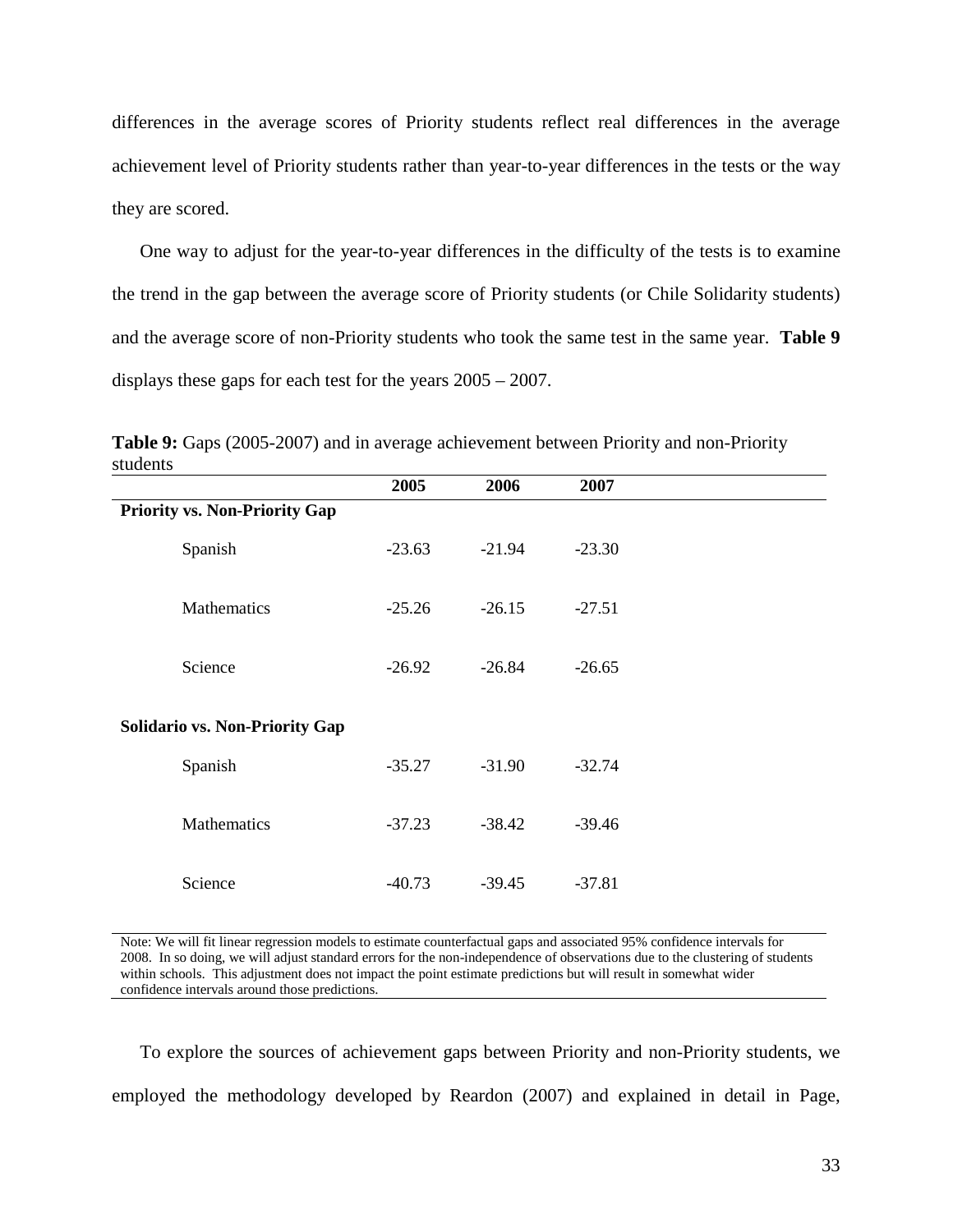Murnane, and Willett (2008) to decompose the achievement gaps in each year. These decompositions help us to understand the sources of achievement gaps. For example, recall from [Table 2](#page-19-0) that the geographical distribution of Priority students is quite different from the geographical distribution of non-Priority students. In particular, a much higher percentage of non-Priority students than Priority students live in the Metropolitan region. As a result, it is possible that a large part of the achievement gap could be explained by differences in the average scores of students attending schools in different regions.

To examine the role of regional differences in explaining gaps between the average achievement of Priority students and that of non-Priority students, we decomposed the achievement gaps in each year into three parts: one part attributable to differences in achievement for Priority and non-Priority students living in the same region, a second part attributable to differences in the distribution of Priority and non-Priority students across regions, and a third "ambiguous" part that can not be clearly attributed to either within-region or between-region differences in achievement. The results of this decomposition showed that more than 90% of the gap between the average achievement of Priority students and that of non-Priority students in each of the three subject areas consisted of within-region differences in average achievement. Thus, the difference between the average achievement of Priority students and non-Priority students living in the same region is the statistical source of almost all of the achievement gaps. In contrast, the difference between the geographic distribution of Priority students and that of non-Priority students plays very little role in explaining achievement gaps.

One other respect in which Priority students are distributed differently from non-Priority students is that they tend to attend different schools. We documented this segregation by socioeconomic status in Section III of this paper. This segregation raises the question of the extent to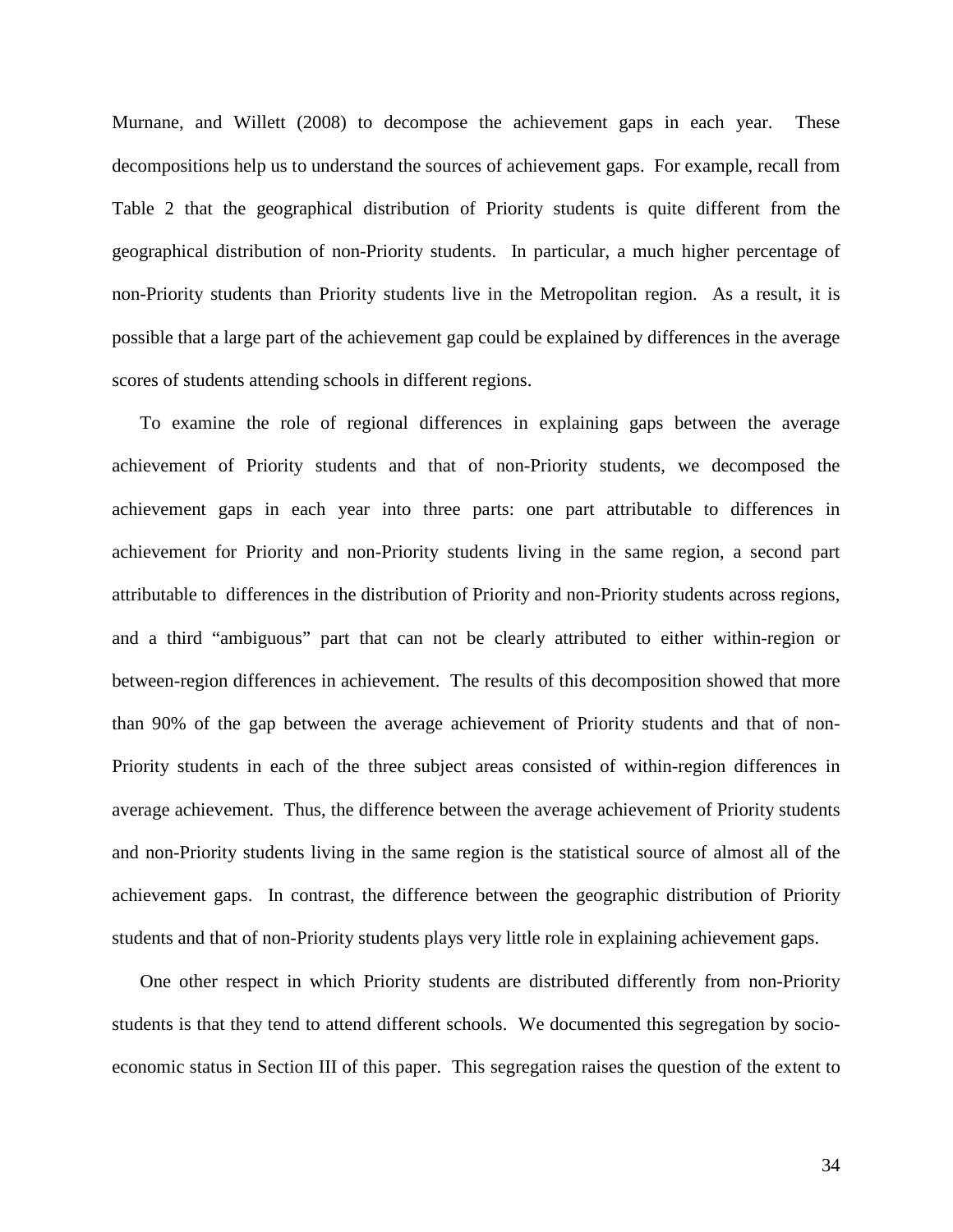which gaps between the average achievement of Priority students and that of non-Priority students consists of differences between the average achievement of Priority students and non-Priority students attending the same schools and the extent to which they consist of differences in the distributions of Priority and non-Priority students across schools. To examine this question, we used the methodology developed by Reardon (2007) to decompose gaps in average achievement into three parts: within-school differences, between school differences, and an ambiguous portion that cannot be attributed to either. The results are displayed in [Table 10.](#page-35-0)

As the figures in [Table 10](#page-35-0) show, in all three years and for all three examinations, approximately 70 percent of the gap between the average achievement of Priority students and non-Priority students consists of differences between the average achievement of students attending different schools. Less than one quarter of the gap consisted of differences between the scores of Priority students and non-Priority students attending the same schools (The ambiguous component is even smaller at less than 10% of the gap.). This pattern suggests the importance of the segregation of Priority students in particular schools that serve relatively few non-Priority students. The decomposition results also show that there are only modest differences between the average achievement of Priority students and non-Priority students attending the same school. (As a point of comparison, Page, Murnane, and Willett (2008, Table 4) found that the percentage of the gap in average reading scores between black students and white students in the U.S. in 1988 that consisted of within-school differences was much larger than the comparable percentage of the gap between Priority students and non-Priority students in Chile.)

The statistical decompositions of achievement gaps in the years 2005-2007 serve as a baseline against which to compare analogous decompositions of achievement gaps in 2008, the

35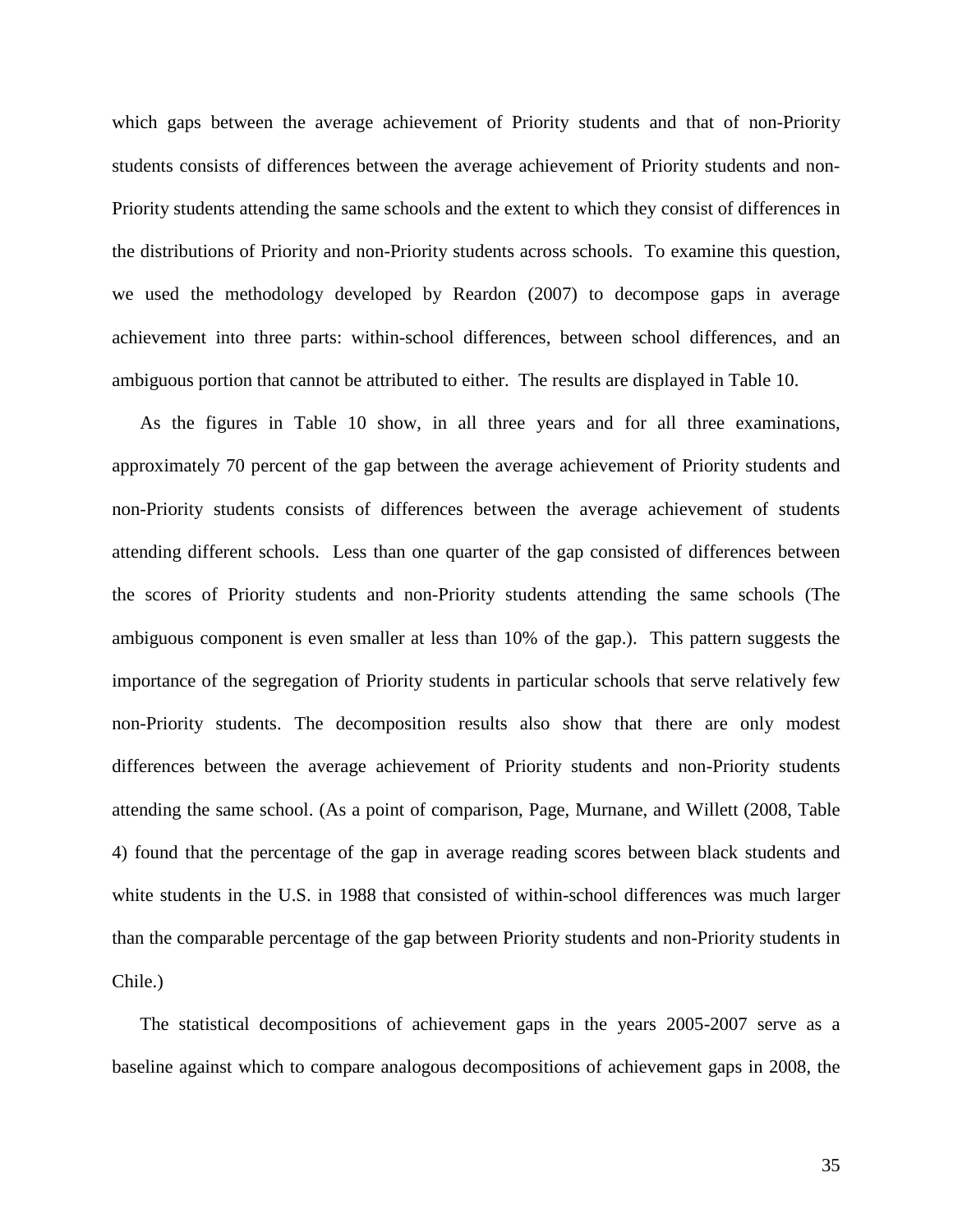first year in which SEP was in operation and in subsequent years as well. For example, one possible consequence of SEP is that the segregation of Priority students may decrease because the higher-valued vouchers given to Priority students increase their school choices. This may reduce the gap between the achievement of Priority students and non-Priority students, with most of the reduction of the size in the gap stemming from a decline in the size of the between-school gap.

|                    | Gap      | within-school, occween-school and amorgaous components<br>Within | <b>Between</b>     | <b>Ambiguous</b> |
|--------------------|----------|------------------------------------------------------------------|--------------------|------------------|
| <b>Spanish</b>     |          |                                                                  |                    |                  |
| 2005               | $-23.63$ | $-5.16$<br>21.84%                                                | $-16.56$<br>70.05% | $-1.92$<br>8.10% |
| 2006               | $-21.95$ | $-4.94$<br>22.51%                                                | $-15.02$<br>68.44% | $-1.99$<br>9.05% |
| 2007               | $-23.31$ | $-5.23$<br>22.44%                                                | $-15.77$<br>67.67% | $-2.30$<br>9.89% |
| <b>Mathematics</b> |          |                                                                  |                    |                  |
| 2005               | 25.25    | $-5.36$<br>21.21%                                                | $-17.91$<br>70.91% | $-1.99$<br>7.88% |
| 2006               | 26.15    | $-5.16$<br>19.73%                                                | $-18.92$<br>72.33% | $-2.08$<br>7.94% |
| 2007               | 27.51    | $-5.42$<br>19.69%                                                | $-19.70$<br>71.63% | $-2.39$<br>8.67% |
| <b>Science</b>     |          |                                                                  |                    |                  |
| 2005               | 26.92    | $-5.90$<br>21.91%                                                | $-18.84$<br>69.96% | $-2.19$<br>8.13% |
| 2006               | 26.84    | $-5.61$<br>20.89%                                                | $-18.98$<br>70.72% | $-2.25$<br>8.40% |
| 2007               | 26.65    | $-5.69$<br>21.36%                                                | $-18.45$<br>69.23% | $-2.51$<br>9.41% |

<span id="page-35-0"></span>**Table 10:** Decomposition of achievement gap between Priority and non-Priority students into within-school, between-school and ambiguous components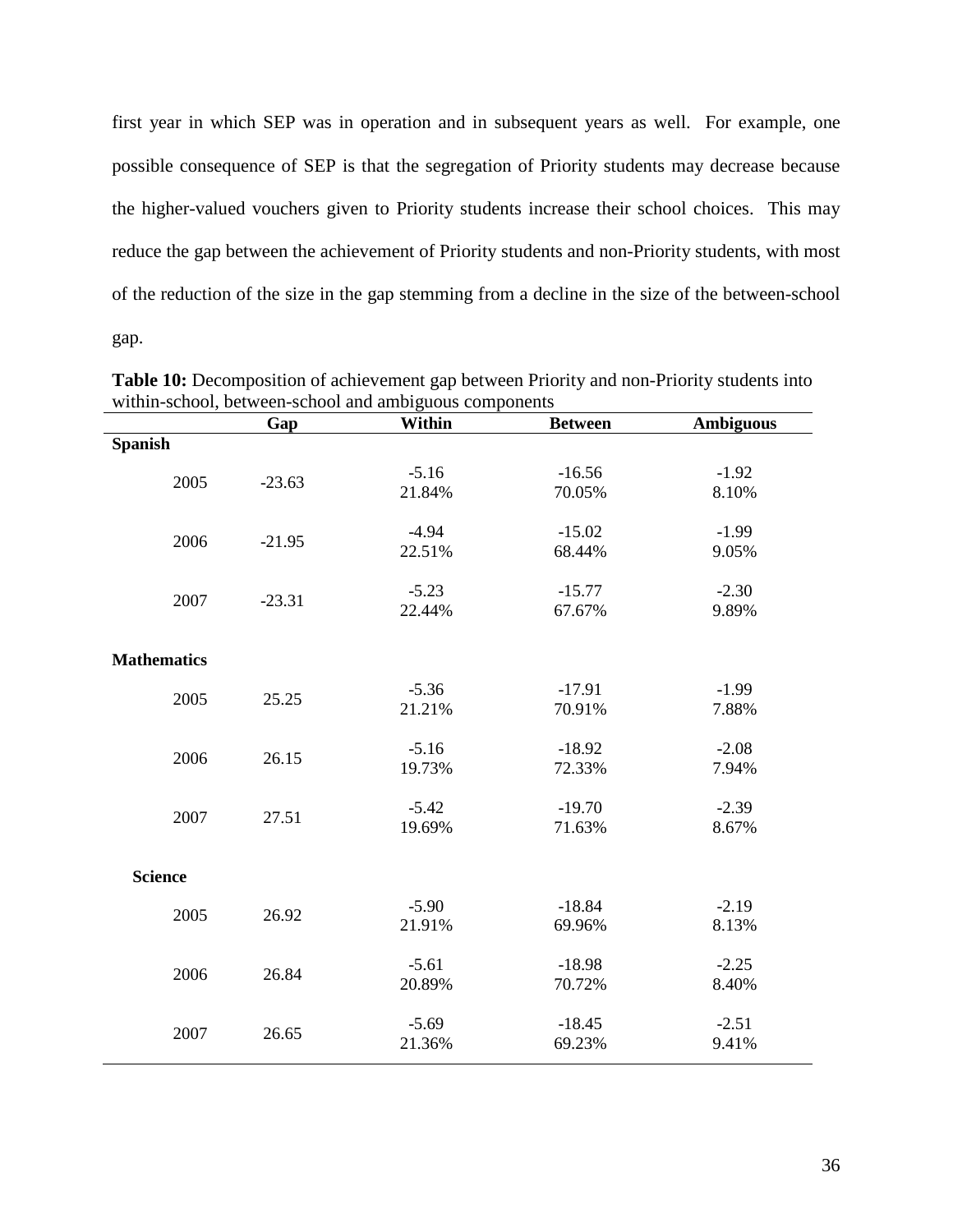## <span id="page-36-0"></span>**VII. Summary**

The evidence provided in this baseline paper documents that Priority students attend schools that are quite different, on average, than those attended by non-Priority students. In particular, Priority students are more likely than non-Priority students to attend municipal schools. While the percentage of Priority students attending subsidized private schools is growing slowly, the percentage of non-Priority students attending this type of school is growing more rapidly. If this pattern were to continue, it is likely to increase the socio-economic segregation in Chile's elementary schools. It will be important to examine whether the patterns change in the years after the introduction of SEP.

Another pattern documented in this paper is that there is a gap between the average achievement of Priority students and that of non-Priority students. This gap of approximately half a standard deviation is present in scores on the Spanish , the mathematics, and the natural and social sciences examinations. The gaps between the average achievement of Chile Solidario students and that of non-Priority students are larger, approximately 0.60 standard deviations. Decomposition of these gaps shows that they consist overwhelmingly of differences between the average achievement of Priority students and non-Priority students living in the same region, with very little role played by the differences in the geographic distributions of students in the two groups. In contrast, approximately 70% of the achievement gaps consist of differences between the achievement of students attending different schools, with less than one quarter of the gaps explained by differences between the average achievement of Priority students and non-Priority students attending the same school. Not surprisingly, the decompositions also show that the greater the percentage of Priority students enrolled in a school, the lower the average achievement of the students attending that school.